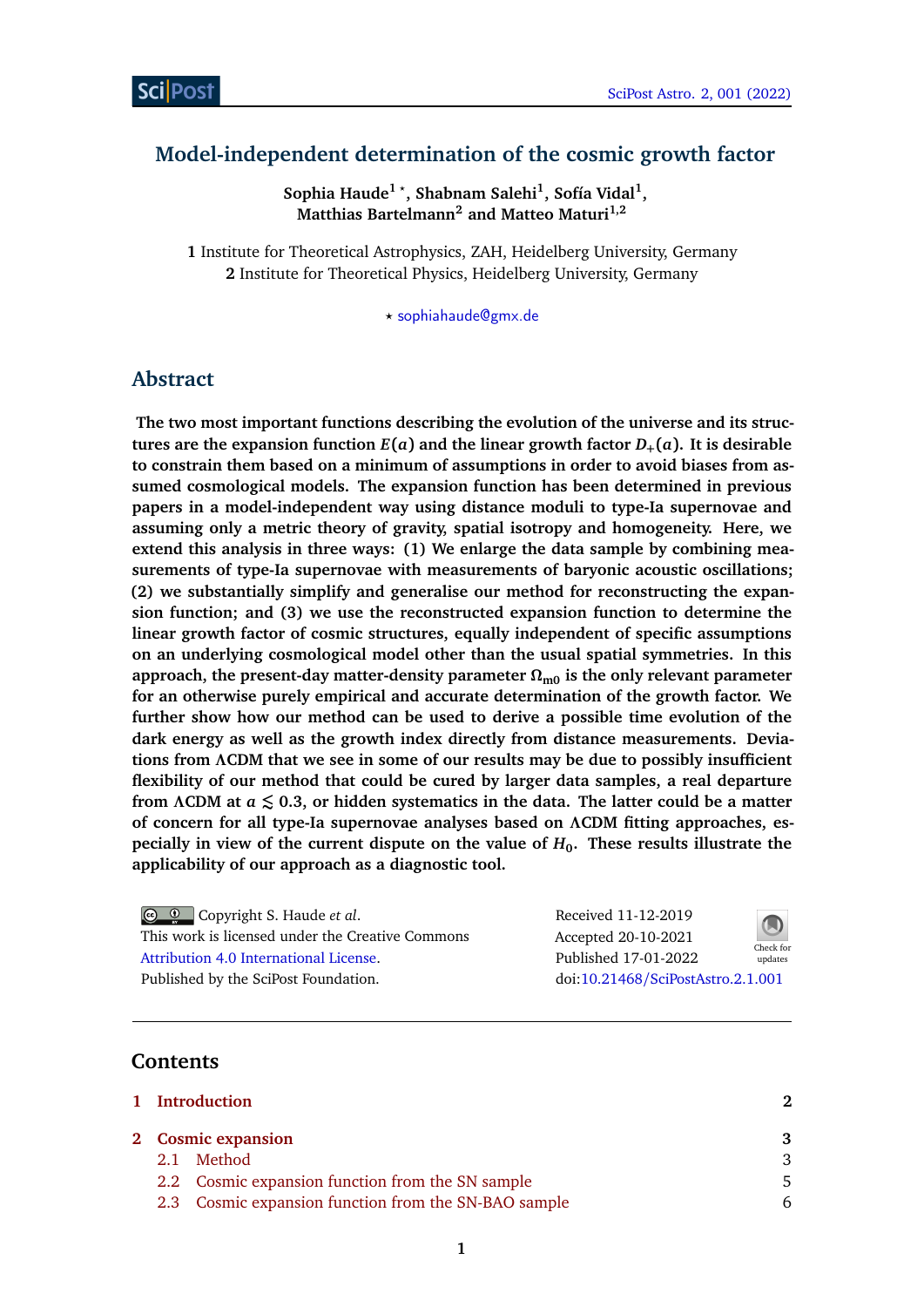|                                                  | 3 Linear growth of cosmic structures                                            | 9  |  |  |  |
|--------------------------------------------------|---------------------------------------------------------------------------------|----|--|--|--|
|                                                  | Equation to be solved<br>3.1                                                    | 9  |  |  |  |
|                                                  | Initial conditions and results for the linear growth factor<br>3.2 <sub>1</sub> | 9  |  |  |  |
|                                                  | The growth index of linear perturbations<br>3.3                                 | 10 |  |  |  |
| <b>Comparison of different data samples</b><br>4 |                                                                                 |    |  |  |  |
|                                                  | <b>Conclusions</b><br>$5 -$                                                     |    |  |  |  |
|                                                  | A Chebyshev polynomials                                                         |    |  |  |  |
|                                                  | <b>B</b> Derivation of the growth index                                         |    |  |  |  |
|                                                  | C BAO sample                                                                    | 16 |  |  |  |
|                                                  | <b>References</b>                                                               |    |  |  |  |
|                                                  |                                                                                 |    |  |  |  |

# <span id="page-1-0"></span>**1 Introduction**

The expansion function of the universe and the linear growth factor of cosmic structures are the two most fundamental functions describing the evolution of the universe and its structures. They are indirectly accessible to astronomical observations, such as luminositydistance measurements of type-Ia supernovae (SN Ia). Combining both functions allows to distinguish between different cosmological models.

The accelerated expansion rate of the universe has been established more than twenty years ago based on SN Ia distance measurements [[1,](#page-19-0) [2](#page-19-1)]. The cosmological standard model explains this acceleration by the cosmological constant or a dynamical dark-energy component currently dominating the energy content of the universe [[3](#page-19-2)]. The nature of the dark energy is largely unknown. So far, all attempts to derive it from fundamental theory have led to values which are way too large to explain the cosmic acceleration. Phenomenological explanations are typically based on a dark-energy equation of state, possibly varying with time. Some of them bypass fine-tuning problems, but lack fundamental justifications. Constraining the nature of the dark energy thus remains one of the most important tasks for contemporary cosmology. The two functions mentioned, the cosmic expansion function and the linear growth factor of cosmic structures, are the most important links between observations and the nature of the dark energy.

We are here proposing a method to constrain the linear growth factor of cosmic structures without reference to any specific model for the energy content of the universe. We derive the expansion function in a way similar to that proposed by [[4](#page-19-3)] and [[5](#page-19-4)], but in a substantially simplified and standardised manner. The only assumptions made there are that the universe is topologically simply connected, spatially homogeneous and isotropic on average, and that the expansion rate is reasonably smooth. Extending this analysis to the linear growth of cosmic structures, we only add the assumption that the linear growth of cosmic structures on the relevant scales is locally driven by Newtonian gravity.

We briefly review and revise the method of  $[4]$  $[4]$  $[4]$  in Sect. [2](#page-2-0) and apply it exemplarily to the Pantheon sample of type-Ia supernovae (SN sample hereafter) and to the Pantheon sample combined with a sample of distance measurements from baryonic acoustic oscillations (BAO, hereafter SN-BAO sample) to obtain a purely empirical and rather tight constraint of the cosmic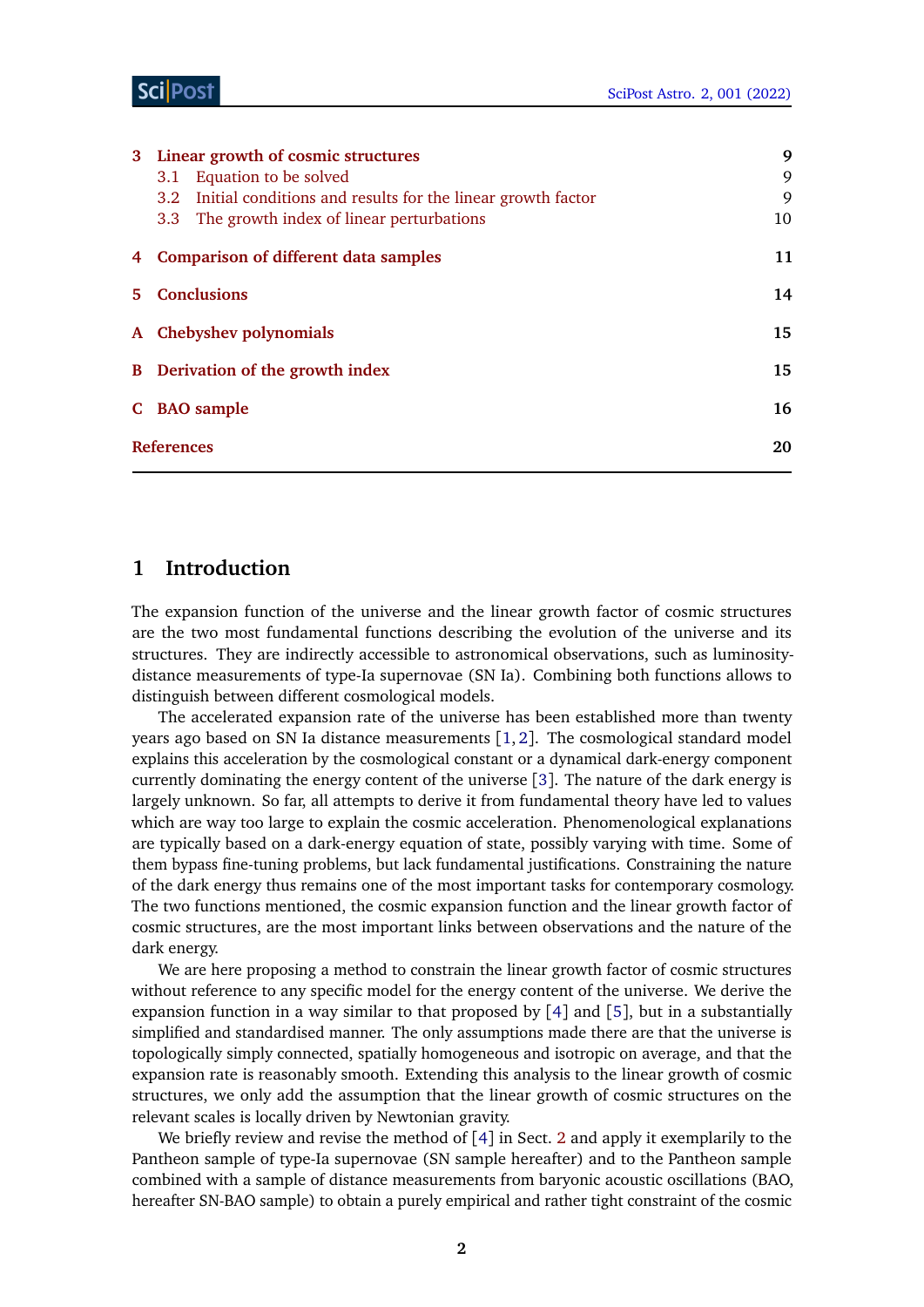expansion function. We further show how, assuming a spatially flat Friedmann-Lemaître model with dynamical dark energy, the hypothetical time evolution of dark energy can be derived from the empirically determined expansion function. In Sect. [3](#page-8-0) we describe our method to calculate the linear growth factor, discuss the initial conditions for solving the growth equation, and present the results obtained from the SN sample and the SN-BAO sample. As an additional application we show how to derive the growth index from the expansion function. In Sect. [4,](#page-10-0) we briefly discuss the dependence of the derived functions on the data sample in view of controversies in the literature about the acquisition of existing SN samples. We illustrate the incompatibilities between two such samples by applying our method to both. Some of our derived functions deviate significantly from the *Λ*CDM predictions for both data samples, and we discuss possible reasons and implications. Finally, we summarise our conclusions in Sect. [5.](#page-13-0)

### <span id="page-2-0"></span>**2 Cosmic expansion**

#### <span id="page-2-1"></span>**2.1 Method**

As outlined in [[4](#page-19-3)], the expansion function can be deduced from the luminosity of light sources of known intrinsic luminosity, such as calibrated SNe Ia, without assuming any specific Friedmann-Lemaître model. We briefly review this method in this section in a modified, simplified, and standardised version.

Even though gravity is commonly described by general relativity (GR), we only need to assume that space-time is described by a metric theory of gravity. We thus treat space-time as a four-dimensional, differentiable manifold with a metric tensor *g*. Assuming spatial isotropy and homogeneity, this metric has to be of the Robertson-Walker form with a scale factor *a*. In general relativity, Einstein's field equations applied to the Robertson-Walker metric turn into the Friedmann equations, and the metric further specialises to the Friedmann-Lemaître-Robertson-Walker form. Then, the cosmic expansion function  $E(a)$  is given in terms of the Hubble function  $H(a)$  by

<span id="page-2-2"></span>
$$
H^{2}(a) = H_{0}^{2} \left( \Omega_{\text{r0}} a^{-4} + \Omega_{\text{m0}} a^{-3} + \Omega_{\text{DE}}(a) + \Omega_{\text{K0}} a^{-2} \right)
$$
  
=:  $H_{0}^{2} E^{2}(a)$ . (1)

This defines the cosmic expansion function  $E(a)$  in terms of the Hubble constant  $H_0$  and the contributing energy-density parameters. These are the radiation density  $\Omega_{r0}$ , the matter density *Ω*<sub>m0</sub>, the density parameter  $Ω<sub>K0</sub>$  of the spatial curvature, all at the present time, and the possibly time-dependent dark-energy density parameter  $\Omega_{DE}(a)$ . In the standard *ΛCDM* cosmology,  $\Omega_{DE}$ is replaced by the cosmological constant with the density parameter  $\Omega_{\Lambda 0}$  at the present time.

It is important in our context that we do *not* assume any specific parameterisation of the expansion function of the type [\(1\)](#page-2-2). Rather, we merely assume that we can build upon an underlying, but unspecified metric theory of gravity with the two common symmetry assumptions of spatial isotropy and homogeneity. The metric must then be of Robertson-Walker form, and its single remaining degree of freedom must be described by some expansion function  $E(a)$  whose form is *a priori* undetermined. We reconstruct  $E(a)$  from data without adopting the parameterisation [\(1\)](#page-2-2).

As an uncritical simplification, we further assume that the spatial sections of the space-time manifold are flat, following the empirical evidence for the spatial curvature of our Universe to be indistinguishable from zero within the limits of our observational uncertainties [[6](#page-19-5)]. It would be quite straightforward to extend our analysis by replacing the radial comoving distance *w* in Eq. [\(9\)](#page-3-0) below by the comoving angular-diameter distance  $f_K(w)$ .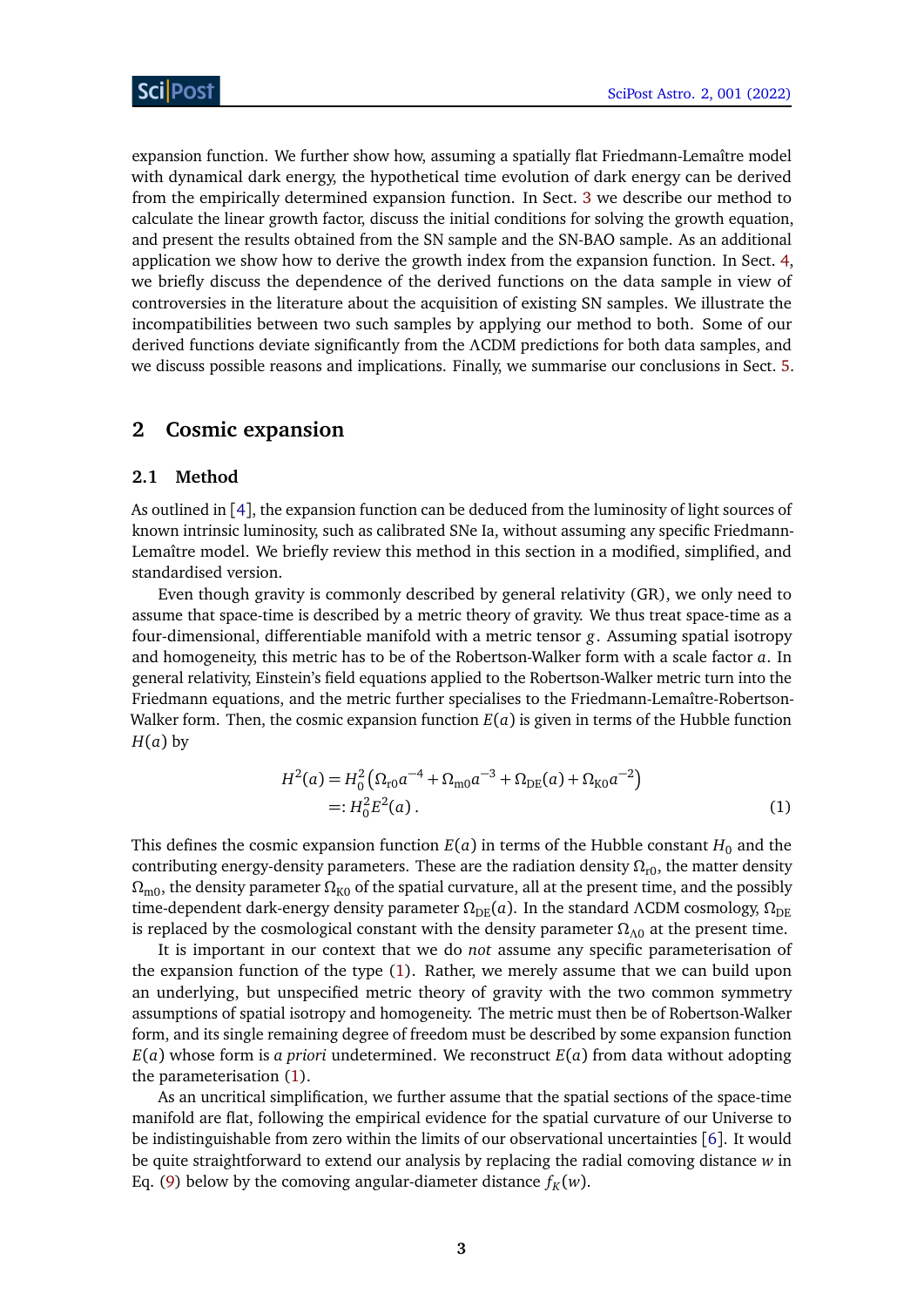We modify the approach developed in  $[4, 5]$  $[4, 5]$  $[4, 5]$  $[4, 5]$  $[4, 5]$  and used in  $[7, 8]$  $[7, 8]$  $[7, 8]$  $[7, 8]$  $[7, 8]$  in two important ways, allowing a substantial simplification and rendering the results more portable than before. First, we use Chebyshev polynomials of the first kind  $T_n(x)$ , shifted to the interval  $[0,1]$ , as an orthonormal basis-function system (see Appendix [A\)](#page-14-0). Second, we do not expand the distance, but a scaled variant of the inverse expansion function *E*(*a*) into these polynomials.

Given measurements of distance moduli  $\mu_i$  and redshifts  $z_i$ , with  $1 \le i \le N$ , we convert the distance moduli to luminosity distances *D*lum,*<sup>i</sup>* via

$$
D_{\text{lum},i} = 10^{1+0.2\mu_i} \,\text{pc} \tag{2}
$$

and scale the redshifts  $z_i$  to the variable

$$
x_i := \frac{a_i - a_{\min}}{1 - a_{\min}} , \quad a_i = (1 + z_i)^{-1} , \tag{3}
$$

normalised to the interval [0, 1], where  $a_{\min} = (1 + z_{\max})^{-1}$  is the scale factor of the maximum redshift in the sample. We further introduce the scaled luminosity distance

$$
d_i = a_{\min}^2 (1 + \delta a x_i) D_{\text{lum},i} , \quad \delta a := \frac{1 - a_{\min}}{a_{\min}} .
$$
 (4)

Since the uncertainties on the redshifts are very small compared to those of the distance, the relative uncertainty of  $d_i$  is unchanged compared to that of  $D_{\text{lum},i}.$  We thus obtain a scaled data sample  $\{x_i, d_i\}$ .

The radial comoving coordinate is

$$
w(x) = \int_{t}^{t_0} \frac{c dt'}{a(t')} = \int_{x}^{1} \frac{c dx'}{a(x') \dot{x}'} = \int_{x}^{1} \frac{c dx'}{a_{\min} \dot{x}'(1 + \delta a x')} ,
$$
 (5)

in terms of the normalised scaled factor *x*. We define

$$
e(x) := \left[x\left(1 + \delta a x\right)\right]^{-1} \tag{6}
$$

and use

<span id="page-3-1"></span>
$$
\dot{x} = \frac{\dot{a}}{a_{\min}\delta a} = \frac{\dot{a}}{a} \frac{a}{a_{\min}\delta a} = H_0 E(a) \frac{1 + \delta a x}{\delta a} \tag{7}
$$

to write  $e(x)$  as

<span id="page-3-0"></span>
$$
e(x) = \frac{\delta a}{E(a)(1 + \delta a x)^2}.
$$
 (8)

The luminosity distance in units of the Hubble radius  $c/H_0$  is

$$
D_{\text{lum}}(x) = \frac{w(x)}{a(x)} = \frac{1}{a_{\text{min}}^2 (1 + \delta a x)} \int_x^1 dx' e(x'), \qquad (9)
$$

in spatially-flat geometry, using  $a = a_{\min}(1 + \delta a x)$ . Thus, the scaled luminosity distance  $d(x)$ is

$$
d(x) = \int_{x}^{1} dx' e(x'),
$$
 (10)

and the scaled, inverse expansion function  $e(x)$  is its negative derivative,

$$
e(x) = -d'(x). \tag{11}
$$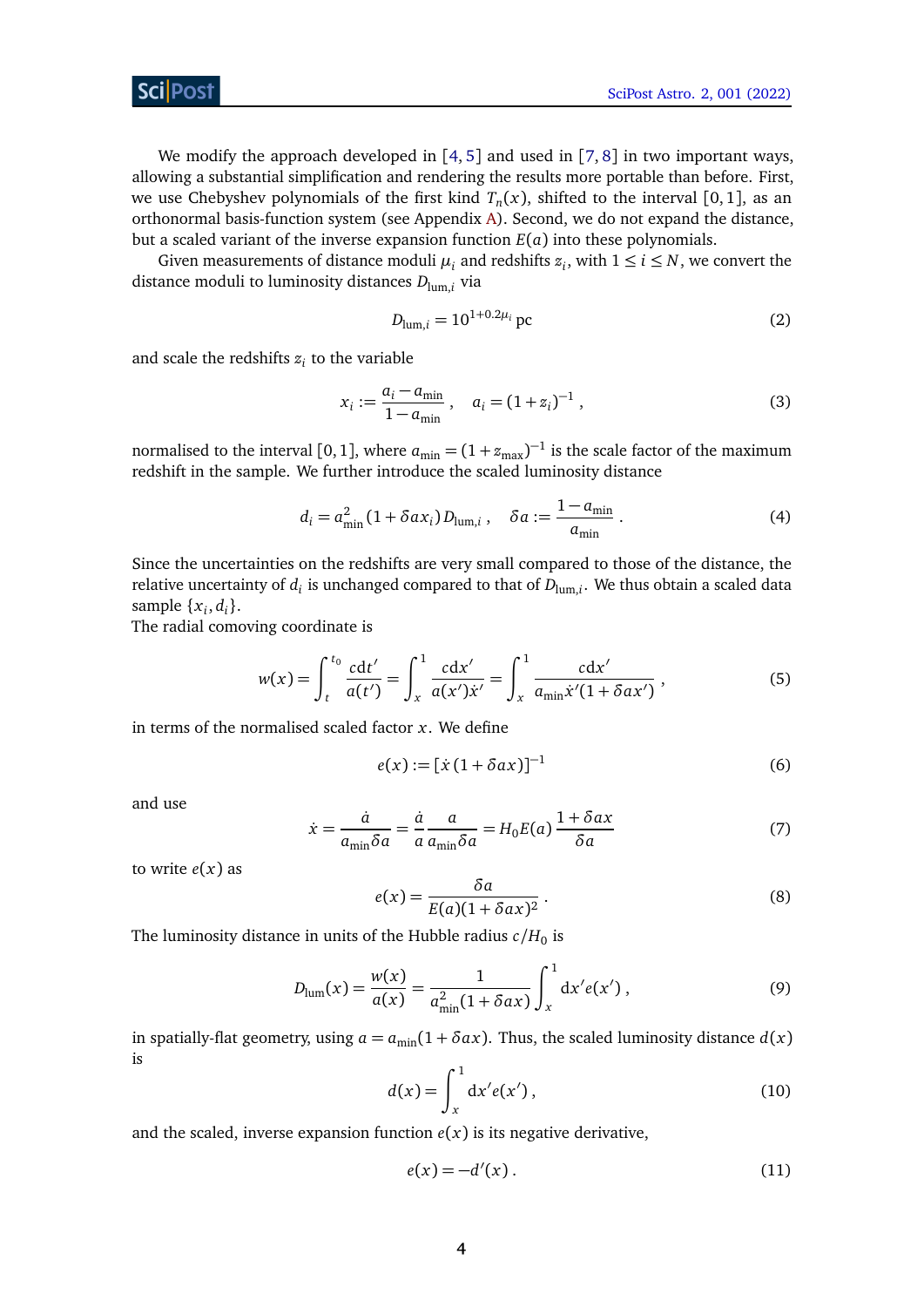We now proceed as follows with the transformed data set  $\{x_i, d_i\}$ . We expand  $e(x)$  into shifted Chebyshev polynomials  $T_n^*$ *n* (*x*),

$$
e(x) = \sum_{j=1}^{M} c_j T_j^*(x).
$$
 (12)

Then, the scaled distances  $d(x)$  are given by

$$
d(x) = \sum_{j=1}^{M} c_j p_j(x), \quad p_j(x) := \int_{x}^{1} dx' T_j^*(x'). \tag{13}
$$

Defining the matrix *P* by its components

$$
P_{ij} := p_j(x_i), \quad 1 \le i \le N \,, \quad 1 \le j \le M \,, \tag{14}
$$

the vector  $\vec{c}$  of coefficients  $c_j$  is determined by the data vector  $\vec{d} = (d_i)^{\top}$  via

$$
\vec{d} = P\vec{c} \tag{15}
$$

With the covariance matrix  $C := \langle \vec{d} \otimes \vec{d} \rangle$  of the scaled luminosity distances  $\vec{d}$ , the maximumlikelihood solution for  $\vec{c}$  is

<span id="page-4-1"></span>
$$
\vec{c} = \left(P^\top C^{-1} P\right)^{-1} \left(P^\top C^{-1}\right) \vec{d} \tag{16}
$$

The uncertainties *∆c<sup>j</sup>* of the coefficients and *∆E*(*a*) of the expansion function are obtained from the Fisher matrix  $F = P<sup>T</sup>C<sup>-1</sup>P$  in the following way. First, we diagonalise the Fisher matrix by rotating it into its eigenframe with a rotation matrix *R*, find its eigenvalues  $\sigma_i'^{-2}$ *i* and define a vector of decorrelated coefficient uncertainties  $\Delta \vec{c}^{\prime} = (\sigma_1^{\prime})$  $\sigma'_1, \ldots, \sigma'_l$  $\binom{M}{M}$ . Second, we rotate this vector back into the frame of the Chebyshev polynomials and find  $\Delta \vec{c} = R^{\top} \Delta \vec{c}'$ . The uncertainties  $\Delta c_i$  obtained this way are slightly larger than the Cramer-Rao bound  $F^{-1/2}_{ii}$ , as they are expected to be. Beginning with a large number *M* of coefficients, only those are kept which are statistically significant, i.e. which satisfy  $|c_j| \geq \Delta c_j$ .

#### <span id="page-4-0"></span>**2.2 Cosmic expansion function from the SN sample**

We first reconstruct the expansion function using the Pantheon sample of type-Ia supernovae [[9](#page-19-8)], covering the scale-factor range  $a \in [0.3067, 1]$ . This sample has been criticised by [[10](#page-19-9)] for being significantly discrepant from another established type-Ia supernovae sample (the JLA sample [[11](#page-19-10)]) and for methods used in the post-processing of the observed data, especially peculiar velocity corrections. We use this sample nonetheless to prove the principle. All quantitative results in this work hinge on the reliability of the data. Possible systematics in the data may be the most likely reason for some of our results deviating from *Λ*CDM.

We apply the algorithm described in the preceding subsection to derive the function  $e(a)$ defined in Eq. [\(8\)](#page-3-1). Using the covariance matrix provided with the data, we determine the coefficient vector  $\vec{c}$  using Eq. [\(16\)](#page-4-1) and derive its uncertainty  $\Delta \vec{c}$  as described above. We arrive at  $M = 3$  significant coefficients.

We then transform to  $E(a)$  via Eq. [\(8\)](#page-3-1) and determine its uncertainty from

$$
\frac{\Delta E(a)}{E(a)} = \frac{\Delta e(a)}{e(a)}\,. \tag{17}
$$

Our result for the expansion function and its uncertainty are shown in Fig. [1.](#page-5-1) The uncertainties are very small because the entire information taken from the SN sample is compressed into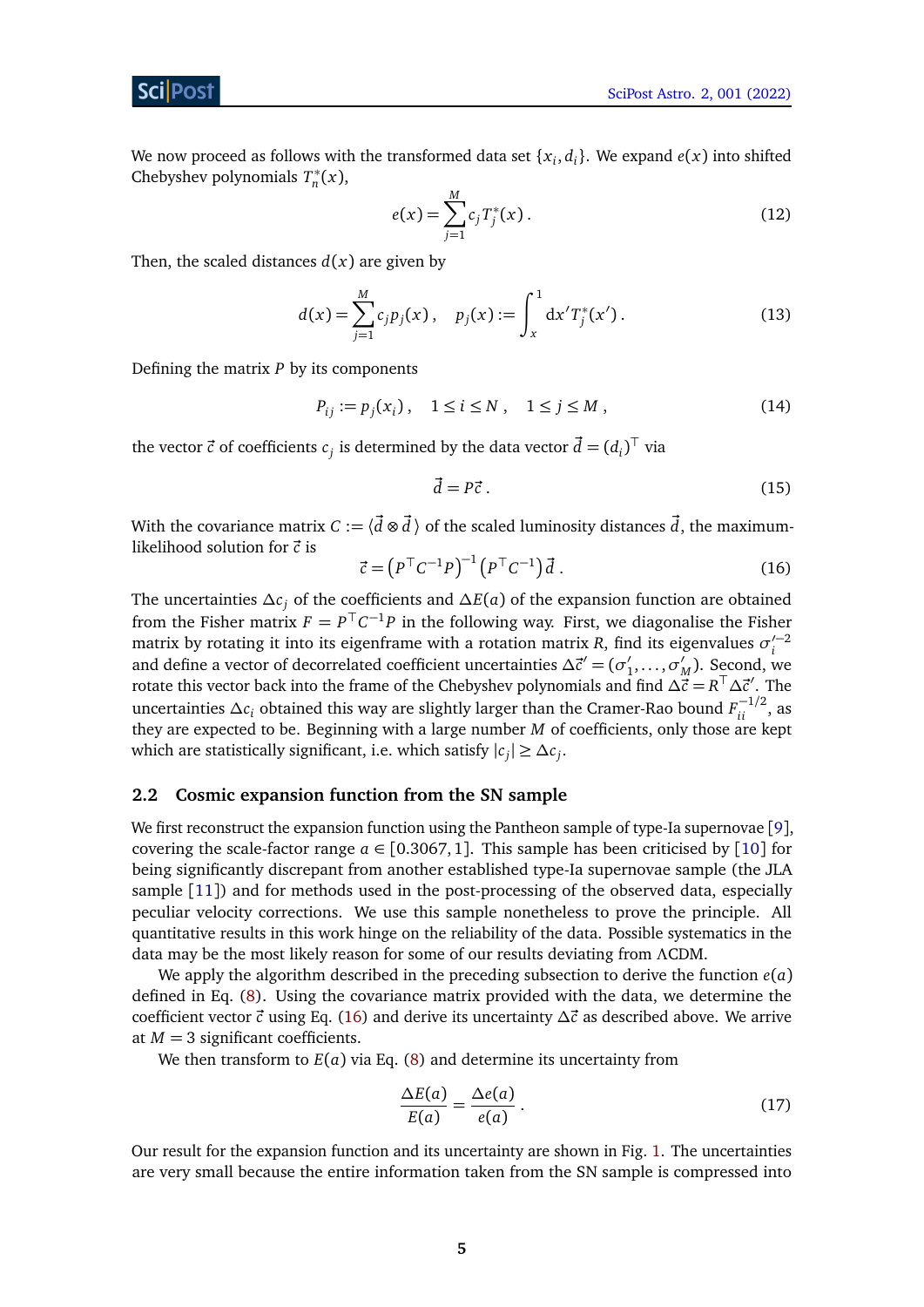<span id="page-5-1"></span>

Figure 1: The cosmic expansion function *E*(*a*) is shown here as reconstructed from the luminosity-distance measurements in the SN sample. Spanned by the shifted Chebyshev polynomials *T* ∗  $j^*(a)$ , the model needs three significant coefficients  $c_j$  whose error bars are determined by the covariance matrix of the data (see the entries in Tab. [1\)](#page-7-0). The  $1-\sigma$  uncertainty shown here is so small because the entire information from the data set is thus compressed into three numbers. The red line shows the best-fitting, spatially-flat, Friedmann expansion function.

three coefficients here. Another reason is that the uncertainties assigned to the Pantheon data are already very small compared to other SN samples. The best-fitting *Λ*CDM model with

$$
E_{\Lambda\text{CDM}}(a) = \left(\Omega_{\text{m0}}a^{-3} + 1 - \Omega_{\text{m0}}\right)^{1/2},\tag{18}
$$

in the common parameterisation of Eq. [\(1\)](#page-2-2) and further assuming  $\Omega_{r0} = 0$  and  $\Omega_{K0} = 0$ , requires  $\Omega_{\text{m0}} = 0.324 \pm 0.002$ . It is overplotted in red in Fig. [1.](#page-5-1)

### <span id="page-5-0"></span>**2.3 Cosmic expansion function from the SN-BAO sample**

We repeat our analysis with the combined SN-BAO sample. We collected a sample of BAO measurements by searching the reviewed literature for papers that appeared between January, 2014, and December, 2018. We selected 21 papers according to the quality and the completeness of the data description and collected 89 measurements of the angular-diameter distance  $D_{\text{ang}}/r_{\text{d fid}}$  in terms of a fiducial value  $r_{\text{d fid}}$  for the so-called drag distance, setting the physical scale of the BAOs. The drag distance is the sound horizon at the end of the baryon-drag epoch. Of these measurements, we kept 75 after removing those that seemed to be either dependent on or superseded by other measurements (see Appendix [C\)](#page-15-0). These measurements fall into the redshift range [0.24,2.4] and thus extend the scale-factor range of our reconstruction of the expansion function.

The drag distance  $r_{d, fid}$  is unknown to us. It is determined by

$$
r_{\rm d} = \frac{1}{H_0} \int_0^{a_{\rm d}} \frac{c_{\rm s}(a) \, \mathrm{d}a}{a^2 E(a)}\tag{19}
$$

and thus needs for its theoretical calculation the expansion function for scale factors smaller than  $a<sub>d</sub>$  ≈ 1100<sup>-1</sup>. In order to remain as model-independent as possible, we choose to determine  $r<sub>d</sub>$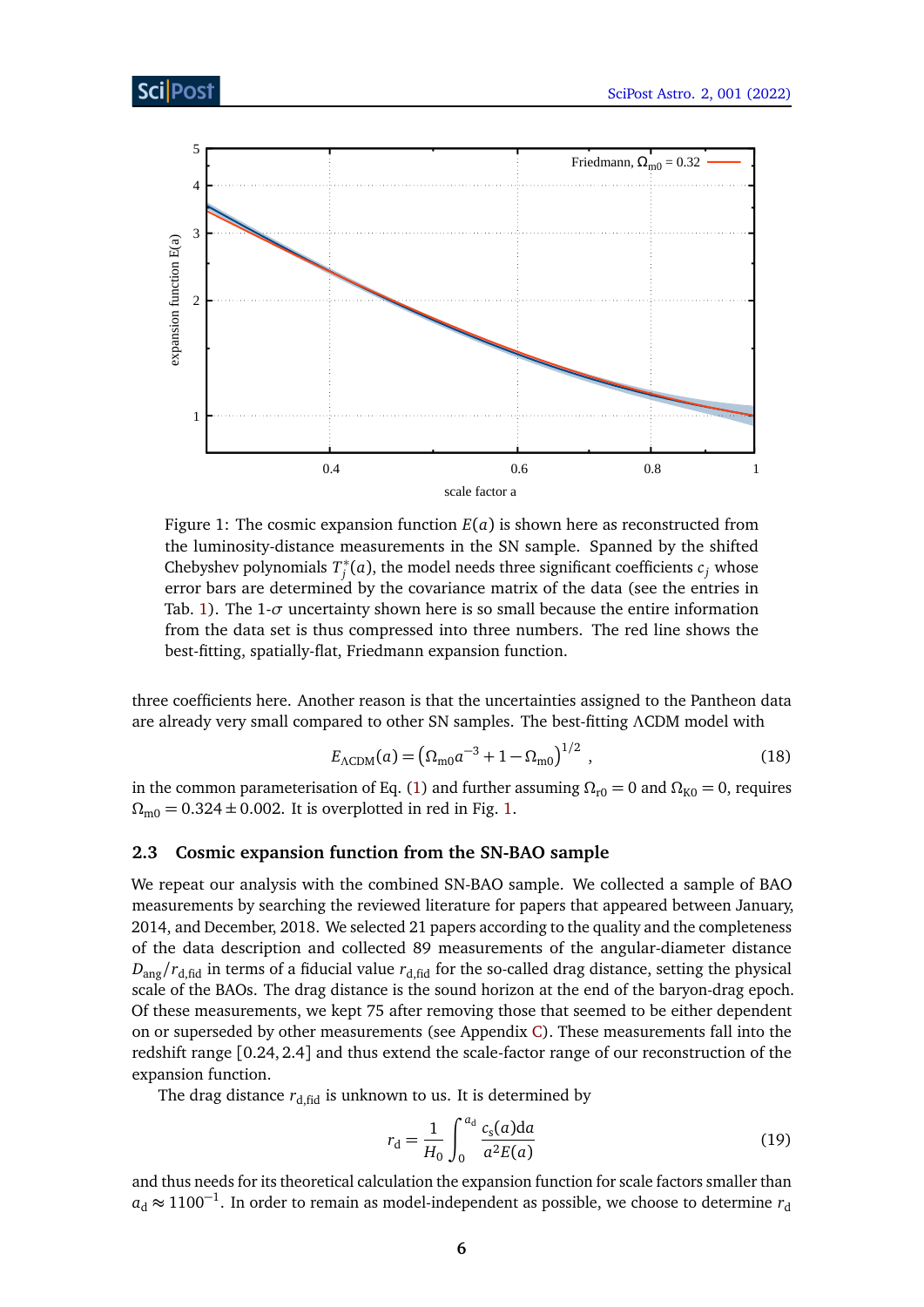<span id="page-6-0"></span>

Figure 2: Expansion functions determined from the SN-BAO sample and from the SN sample alone for comparison. As in Fig. [1,](#page-5-1) 1-*σ* uncertainties are shown. The bestfitting, spatially-flat Friedmann expansion function is the same as in Fig. [1](#page-5-1) and thus not repeated here. The reconstruction of  $E(a)$  from the combined samples requires four significant coefficients (cf. Tab. [1\)](#page-7-0).

by an empirical calibration: we apply an offset to the distance moduli derived from the BAO measurements such as to bring them into least-squared distance with the sample of distance moduli from the SN sample. This corresponds to cross-calibrating the drag distance to match absolute SN-Ia luminosities. This offset turns out to be redshift-independent, as expected. Its value of  $\Delta \mu$  = 10.783 ± 0.041 corresponds to a drag distance of

$$
r_{\rm d} = 143.4 \pm 2.7 \,\text{Mpc} \,,\tag{20}
$$

in good agreement with the value expected in the standard *Λ*CDM cosmology. We further estimate the covariance matrix of the BAO data via the uncertainties quoted in the papers, combine the two statistically fully independent samples and repeat the determination of the coefficients  $\vec{c}$  and the expansion function as for the SN sample alone. The result is shown in Fig. [2.](#page-6-0) For the SN-BAO sample, we obtain  $M = 4$  significant coefficients.

Within their uncertainties, the expansion functions obtained from the SN sample alone and from the SN-BAO sample agree with each other, but the uncertainties due to the combined sample are somewhat smaller, and the redshift range of the reconstruction is slightly extended. The fit to the standard-*Λ*CDM expansion function leads to a result virtually indistinguishable from the SN sample alone, with  $\Omega_{\text{m0}} = 0.319 \pm 0.002$ , and is therefore not shown again in Fig. [2.](#page-6-0)

Interestingly, the expansion function determined purely from the data is slightly more curved than the best-fitting Friedmann-Lemaître model. This difference is formally highly significant, but, as argued above, we do not want to emphasise it since it is likely to be caused by systematic biases in the data or their interpretation. The expansion coefficients determined from both data sets, i.e. from the SN sample and from the SN-BAO sample, are listed in Tab. [1.](#page-7-0)

Albeit likely premature in view of possible systematics in the data, it is interesting to use the reconstructed expansion function to constrain the hypothetical time evolution of the dark energy. If the expansion function *E*(*a*) derived from the data were to be represented by the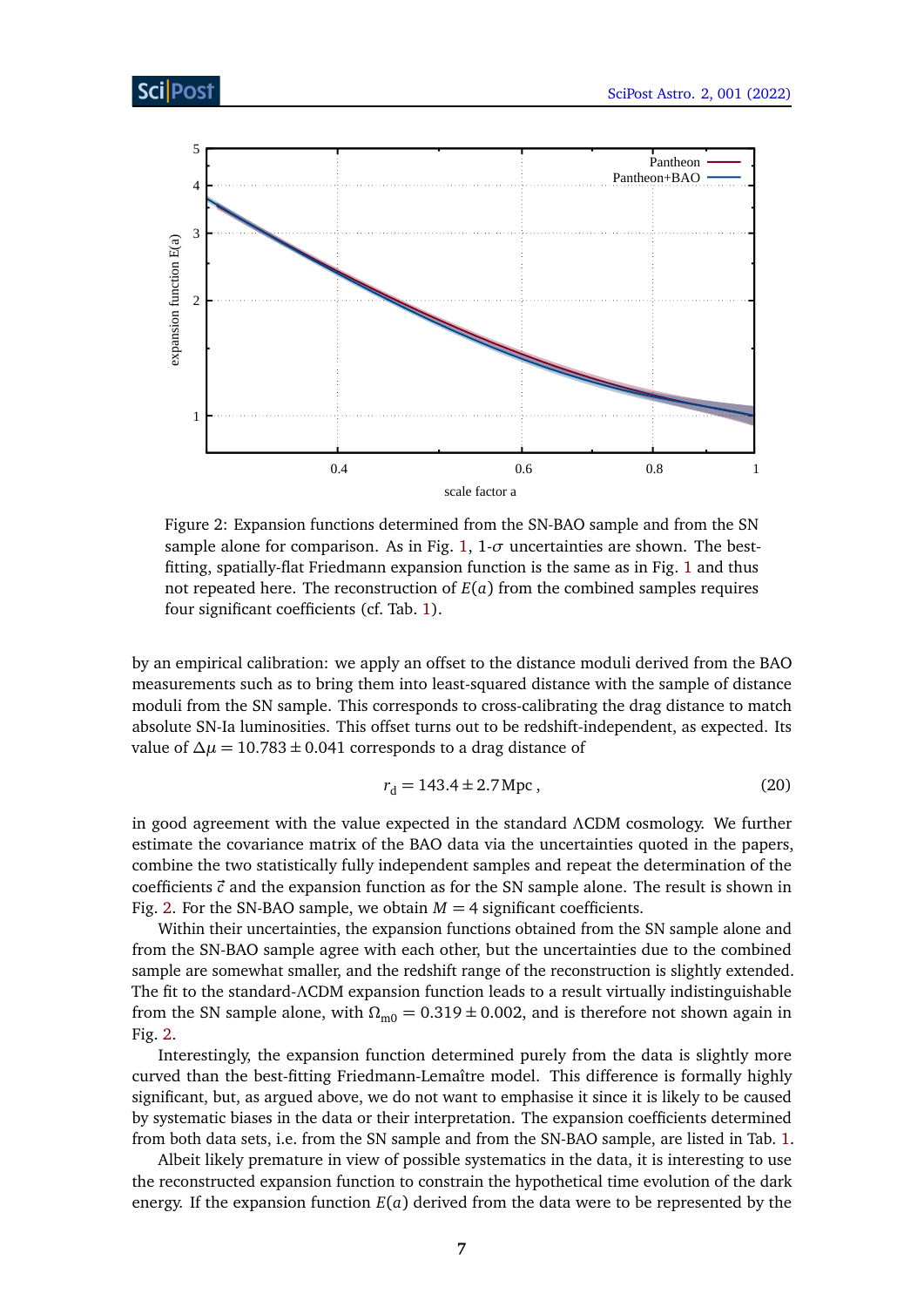| Sample<br>order <i>j</i> |                  |  |                                 |  |  |
|--------------------------|------------------|--|---------------------------------|--|--|
| SN sample                |                  |  | $0.988$ $-0.372$ 0.045          |  |  |
|                          | $\Delta c_i$     |  | 0.033  0.035  0.018             |  |  |
| SN-BAO sample            |                  |  | $c_i$ 0.983 -0.374 0.034 0.007  |  |  |
|                          | $\Delta c_{\rm}$ |  | $0.029$ $0.032$ $0.017$ $0.001$ |  |  |
|                          |                  |  |                                 |  |  |
|                          |                  |  |                                 |  |  |

<span id="page-7-0"></span>Table 1: Significant expansion coefficients  $\vec{c}$  and their uncertainties  $\Delta \vec{c}$ .

<span id="page-7-2"></span>

Figure 3: Constraints on a dynamical evolution of dark energy  $q(a)$  as given in Eq. [22,](#page-7-1) obtained by comparing the expansion functions derived from the SN-BAO sample with the expectation for a spatially-flat Friedmann-Lemaître model (blue). The red band shows analogous constraints obtained from the SN sample only. As in Figs. [1](#page-5-1) and  $2$ ,  $1$ - $\sigma$  uncertainties are shown.

expansion function  $E$ <sub>ΛCDM</sub>(*a*) for a spatially-flat Friedmann-Lemaître model with dynamical dark energy, we should have

$$
E^{2}(a) \stackrel{!}{=} \Omega_{\text{m0}} a^{-3} + (1 - \Omega_{\text{m0}}) q(a) , \qquad (21)
$$

which would imply

<span id="page-7-1"></span>
$$
q(a) = \frac{E^2(a) - \Omega_{\text{m0}} a^{-3}}{1 - \Omega_{\text{m0}}}, \quad \Delta q(a) = \left| \frac{2E(a)}{1 - \Omega_{\text{m0}}} \right| \Delta E(a), \tag{22}
$$

for the function  $q(a)$  quantifying the time evolution of the dark energy and its uncertainty. This function is shown in Fig. [3](#page-7-2) for the SN and the SN-BAO sample, setting  $\Omega_{\text{m0}} = 0.32$  as obtained from the best-fitting *Λ*CDM model determined above. It illustrates one of the advantages of our approach, as the empirically determined expansion function does not assume any specific cosmological model in general, nor a specific model for dynamical dark energy in particular. In view of its 1- $\sigma$  uncertainty show in Fig. [3,](#page-7-2) the derived function  $q(a)$  does not deviate significantly from the *ΛCDM* result  $q(a) = 1$ .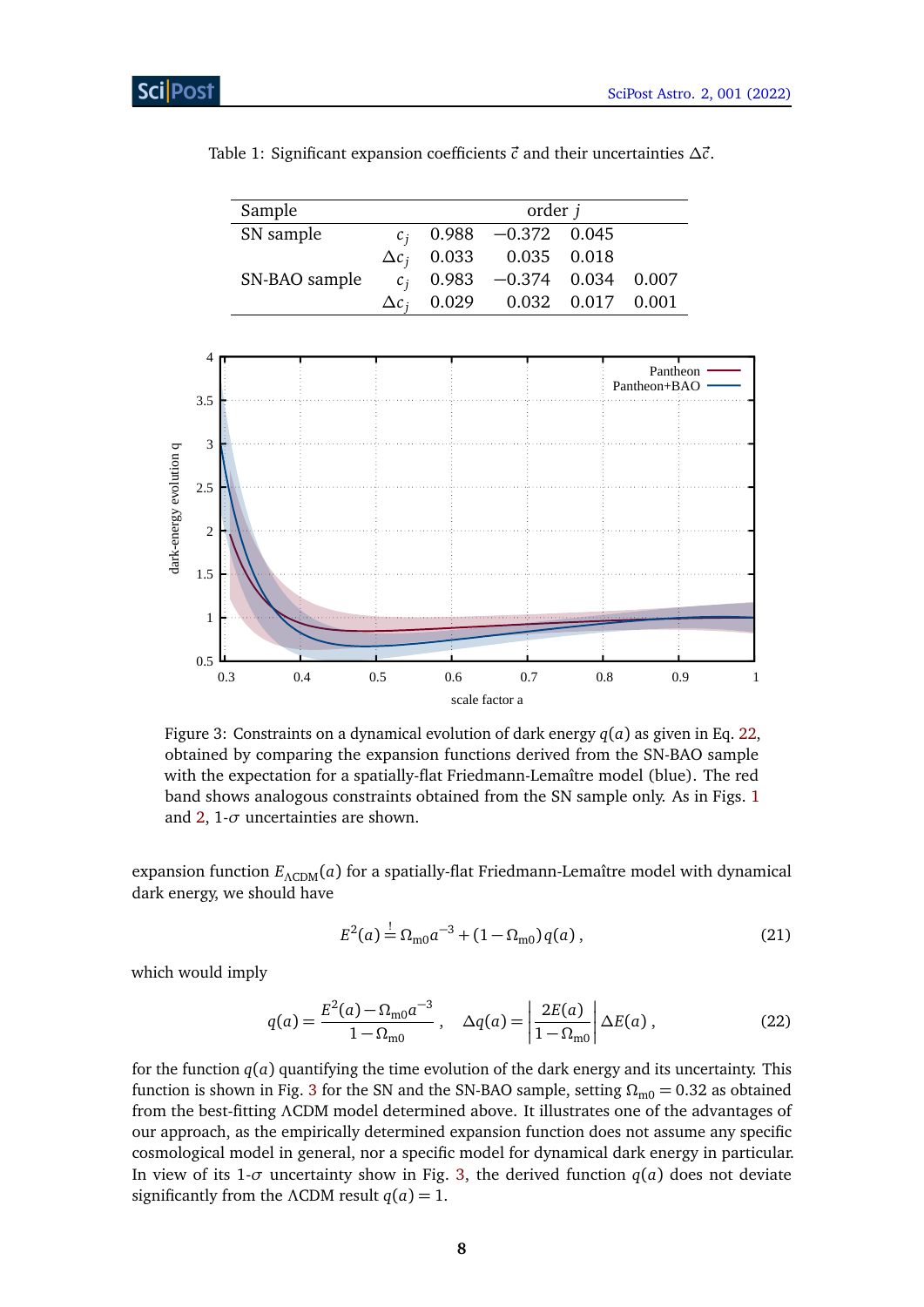### <span id="page-8-0"></span>**3 Linear growth of cosmic structures**

#### <span id="page-8-1"></span>**3.1 Equation to be solved**

Relative to the background expanding as described by *E*(*a*), structures grow under the influence of the additional gravitational field of density fluctuations  $\delta \rho(\vec{x}, t) = \bar{\rho}(t) \delta(\vec{x}, t)$ , where  $\bar{\rho}(t)$ is the mean matter density and  $\delta$  the density contrast. Structures small compared to the curvature radius of the spatial sections of the universe with a density contrast  $\delta \lesssim 1$  can be treated as linear perturbations of a cosmic fluid in the framework of Newtonian gravity.

Linearising the corresponding Euler-Poisson system of equations in the perturbations and expressing spatial positions in comoving coordinates leads to the well-known second-order, linear differential equation

<span id="page-8-3"></span>
$$
\ddot{\delta} + 2H\dot{\delta} = 4\pi G\bar{\rho}\delta \,, \tag{23}
$$

for the density contrast *δ* of pressure-less dust. Since none of the terms in Eq. [\(23\)](#page-8-3) depends on spatial scales, the solutions for  $\delta$  can be separated into a time dependent function  $D(t)$  and a spatially dependent function  $f(\vec{x})$ , writing  $\delta(\vec{x}, t) = D(t)f(\vec{x})$ , where  $D(t)$  alone has to satisfy Eq. [\(23\)](#page-8-3). Of the two linearly independent solutions of Eq. [\(23\)](#page-8-3), one decreases with time and is thus irrelevant for our purposes. We focus on the growing solution  $D_+(t)$ , i.e. the linear growth factor. Transforming the independent variable in Eq. [\(23\)](#page-8-3) from the time *t* to the scale factor *a* results in the equation

<span id="page-8-4"></span>
$$
D_{+}'' + \left(\frac{3}{a} + \frac{E'(a)}{E(a)}\right)D_{+}' = \frac{3}{2}\frac{\Omega_{\text{m}}}{a^2}D_{+} ,
$$
 (24)

for the linear growth factor, with primes denoting derivatives with respect to *a*. The timedependent matter-density parameter  $\Omega_{\rm m}(a)$  is given by

<span id="page-8-5"></span>
$$
\Omega_{\rm m}(a) = \frac{\Omega_{\rm m0}}{E^2(a)a^3} \,,\tag{25}
$$

in terms of the expansion function  $E(a)$  and the present-day matter-density parameter  $\Omega_{\text{m0}}$ . Equation [\(24\)](#page-8-4) thus depends only on the expansion function  $E(a)$ , its first derivative, and the present matter-density parameter  $Ω<sub>m0</sub>$ . We know  $E(a)$  empirically in a model-independent way from the procedure described in Sect. [2.](#page-2-0)

#### <span id="page-8-2"></span>**3.2 Initial conditions and results for the linear growth factor**

Before we can proceed to solve Eq. [\(24\)](#page-8-4) for the growth factor, we need to set  $\Omega_{\text{m0}}$  and to specify initial conditions. Since we know  $E(a)$  from data taken in the scale-factor interval  $[a_{\min}, 1]$ , we need to set the initial conditions at  $a_{\text{min}}$ . Since Eq. [\(24\)](#page-8-4) is homogeneous, the initial value of  $D_+$ is irrelevant and can be set to any arbitrary value. We choose  $D_{+}(a_{\min}) = 1$ . Concerning the derivative *D'*  $a'_{+}(a)$  at  $a = a_{\text{min}}$ , we begin with the *ansatz*  $D_{+} = a^{n}$  near  $a = a_{\text{min}}$ , assume that *n* changes only slowly with *a* and use Eq. [\(24\)](#page-8-4) to find

$$
n = \frac{1}{4} \left[ -1 - \varepsilon + \sqrt{(1 + \varepsilon)^2 + 24(1 - \omega)} \right],
$$
 (26)

for the growing solution, using the definitions

$$
\varepsilon := 3 + 2 \frac{d \ln E}{d \ln a} \quad \text{and} \quad \omega := 1 - \Omega_{m}(a) \,. \tag{27}
$$

In the matter-dominated phase, both  $\varepsilon$  and  $\omega$  are small compared to unity, and *n* is approximately

<span id="page-8-6"></span>
$$
n \approx 1 - \frac{\varepsilon + 3\omega}{5} \,. \tag{28}
$$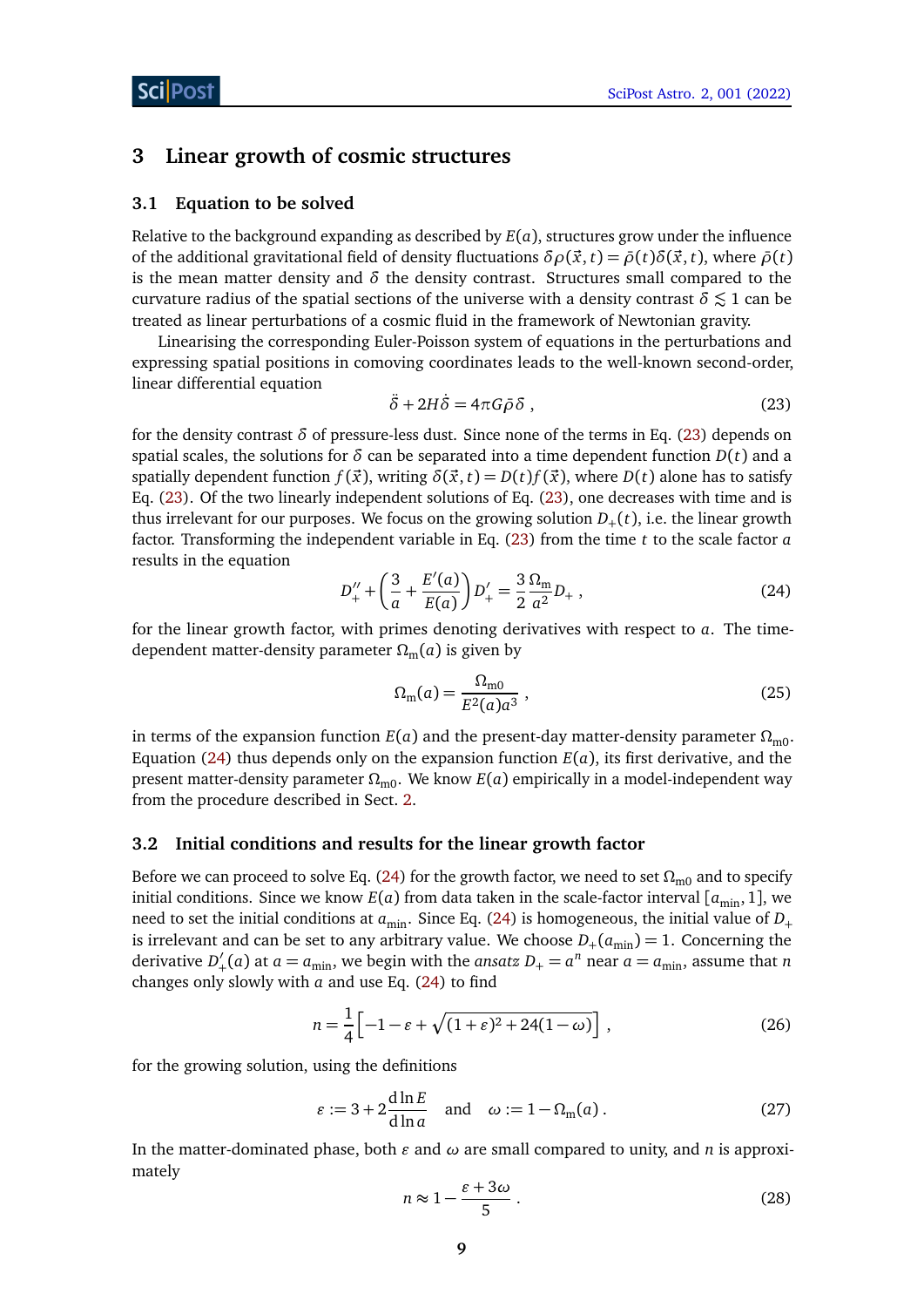<span id="page-9-2"></span>

Figure 4: Linear growth factors  $D_+(a)$  implied by the two expansion functions  $E(a)$ shown in Fig. [2,](#page-6-0) obtained from the SN-BAO sample (blue) and from the SN sample alone (red). As described in the text, the growth factors are obtained by solving Eq. [\(25\)](#page-8-5) using the empirically derived expansion functions and setting  $\Omega_{\text{m0}}$  to the value implied by the best-fitting *Λ*CDM model. The shaded areas cover the 1-*σ* uncertainty propagated from the uncertainty of the expansion function  $E(a)$ . This uncertainty is comparable to the effect of varying  $\Omega_{\text{m0}}$  within [0.27,0.37] which is indicated by dashed lines in the example of the SN sample.

With the reconstructed expansion rate  $E(a)$ , the parameter  $\varepsilon$  is fixed. For any choice of  $\Omega_{m0}$ , also  $\omega$  is set via Eq. [\(25\)](#page-8-5), thus so is the growth exponent *n*, and we can start integrating the growth function with the remaining initial condition

<span id="page-9-1"></span>
$$
D'_{+}(a_{\min}) = na_{\min}^{n-1} = \frac{nD_{+}(a_{\min})}{a_{\min}} = \frac{n}{a_{\min}}.
$$
 (29)

For each choice of *Ω*m0, we can now solve Eq. [\(24\)](#page-8-4) with the initial conditions Eq. [\(29\)](#page-9-1) and  $D_{+}(a_{\min}) = 1$ . Having arrived at  $a = 1$ , we normalise the growth factor such that it is unity today,  $D_+(a=1)=1$ . The uncertainty of the expansion function  $E(a)$  propagates to  $D_+(a)$ , but the uncertainty on  $D_+$  shrinks towards  $a = 1$  because of this normalisation. The result is shown in Fig. [4](#page-9-2) for  $\Omega_{\text{m0}}$  as derived from the fit to the expansion function.

The uncertainties from both the growth exponent *n* and the fitted matter-density parameter *Ω*m0, disappear in the line width of the plot. The shaded areas in Fig. [4](#page-9-2) correspond to the propagated 1- $\sigma$  uncertainties of the coefficients  $\vec{c}$  defining the expansion function and are calculated as explained in [[12](#page-19-11)]. These uncertainties are comparable to the effect of varying  $\Omega_{\text{m0}}$  in the range  $[\Omega_{\text{m0}} - 0.05, \Omega_{\text{m0}} + 0.05]$  as indicated by the dashed lines in the same figure. Hence, the growth function depends only weakly on reasonably sized variations of  $\Omega_{\text{m0}}$ .

#### <span id="page-9-0"></span>**3.3 The growth index of linear perturbations**

A common representation of the derivative of the growth factor with respect to the scale factor is given by the growth index  $\gamma$ , defined by

<span id="page-9-3"></span>
$$
\frac{d\ln D_+}{d\ln a} =: f(\Omega_m) = \Omega_m^{\gamma(a)}.
$$
\n(30)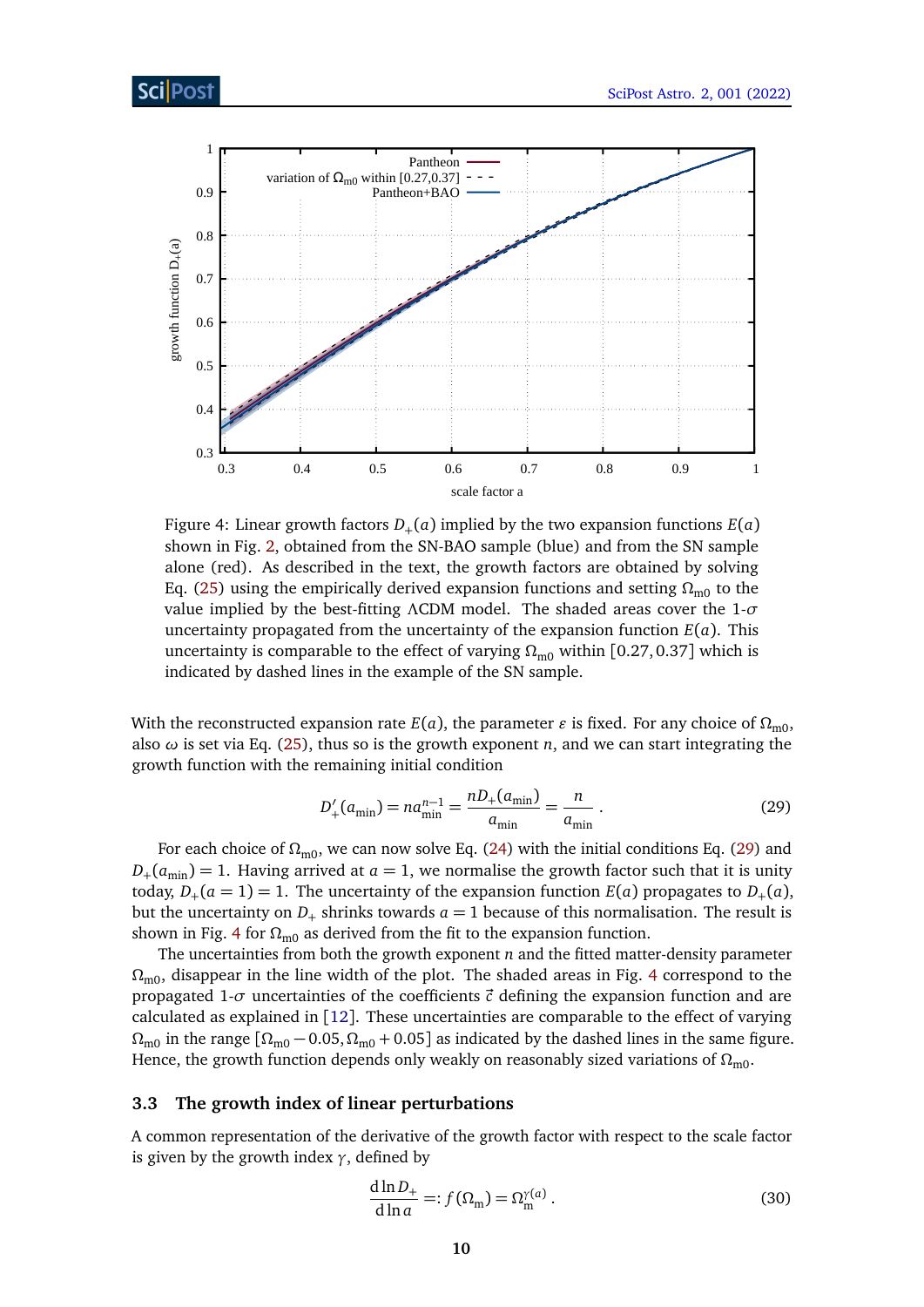Theoretically predicted values of  $\gamma$  that can be found in the literature [[13](#page-19-12)[–20](#page-20-0)] range from approximately  $\gamma = 0.4$  (for some  $f(R)$  modifications of gravity [[21](#page-20-1)]) to  $\gamma = 0.7$ . This range includes models with varying dark-energy equation of state [[13,](#page-19-12)[19](#page-20-2)], curved-space models [[18](#page-20-3)] and models beyond general relativity [[13,](#page-19-12)[14,](#page-19-13)[21,](#page-20-1)[22](#page-20-4)]. Even for models with strongly varying *γ*, the values for redshifts  $z \in [0,2]$  are usually very close to  $\gamma \sim 0.6$ .

Without further specification, Eq. [\(30\)](#page-9-3) is obviously valid for any cosmology since the growth index *γ*(*a*) could be any function of *a*. An advantage of writing the logarithmic slope of the growth function in this way is that *γ*(*a*) is very well constrained for a wide range of cosmological models and can be used as a diagnostic for the classification of models based on gravity theories even beyond general relativity [[13,](#page-19-12)[14](#page-19-13)]. For a recent and well structured review about constraints for  $\gamma$  in a wide range of models, see [[14](#page-19-13)].

Another substantial advantage of Eq. [\(30\)](#page-9-3) is that *γ* happens to be almost constant within a wide range of models. [[15](#page-19-14)] found a general expression for  $\gamma(a)$  that applies to any model with a mixture of cold dark matter plus cosmological constant (*Λ*CDM) or quintessence (QCDM). For example, for a dark-energy equation of state parameterised by a slowly varying function  $w(\Omega_{\rm m})$  in a spatially-flat universe, the growth index reduces to

$$
\gamma = \frac{3(w-1)}{6w-5} \tag{31}
$$

[[16](#page-19-15)]. Thus, for any constant *w*, the growth index  $\gamma$  is itself constant and reduces to *γ* = 6*/*11 ≈ 0.55 for *Λ*CDM.

<span id="page-10-1"></span>It is interesting in our context that we can derive *γ* based on the reconstructed expansion function *E*(*a*). As we show in Appendix [B,](#page-14-1) an approximate, yet sufficiently accurate solution for *γ* is

$$
\gamma = \frac{\varepsilon + 3\omega}{2\varepsilon + 5\omega} \,. \tag{32}
$$

For a *Λ*CDM model,

$$
\frac{2aE'}{E} = \frac{2a}{E} \left( \frac{-3\Omega_{\text{m0}}a^{-4}}{2E} \right) = -3\frac{\Omega_{\text{m0}}}{E^2 a^3} = -3(1 - \omega),\tag{33}
$$

thus  $\varepsilon = 3\omega$  from Eq. [\(27\)](#page-8-6), and Eq. [\(32\)](#page-10-1) reduces to  $\gamma = 6/11$ . With our reconstruction of the expansion function  $E$ , we can determine  $\gamma$  and its uncertainty

$$
\Delta \gamma = \left[ \left( \frac{\partial \gamma}{\partial c_j} \right)^2 \Delta c_j^2 \right]^{1/2},\tag{34}
$$

for any choice of  $\Omega_{\text{m0}}$ . The result for  $\Omega_{\text{m0}}$  as derived from the fit to the expansion function is shown for both data samples in Fig. [5.](#page-11-0)

The growth index follows the *ΛCDM* result very closely for  $a \gtrsim 0.45$ , but increases for smaller scale factors. Furthermore, its uncertainty for the combined SN-BAO sample is larger than for the SN sample alone. This indicates that the two data sets are not fully compatible. It is thus likely that systematic errors in the data or any unaccounted covariance between the data points is responsible for the behaviour of  $\gamma$  at  $a \lesssim 0.45$ . We will further comment on these deviations from the *Λ*CDM expectation in Sec. [4.](#page-10-0) Here, we conclude by pointing out that our reconstruction method allows a direct determination of the growth index *γ*.

### <span id="page-10-0"></span>**4 Comparison of different data samples**

While our method is model-independent in the sense discussed above, existing SN and BAO samples may depend on several model assumptions because they consist of measurements that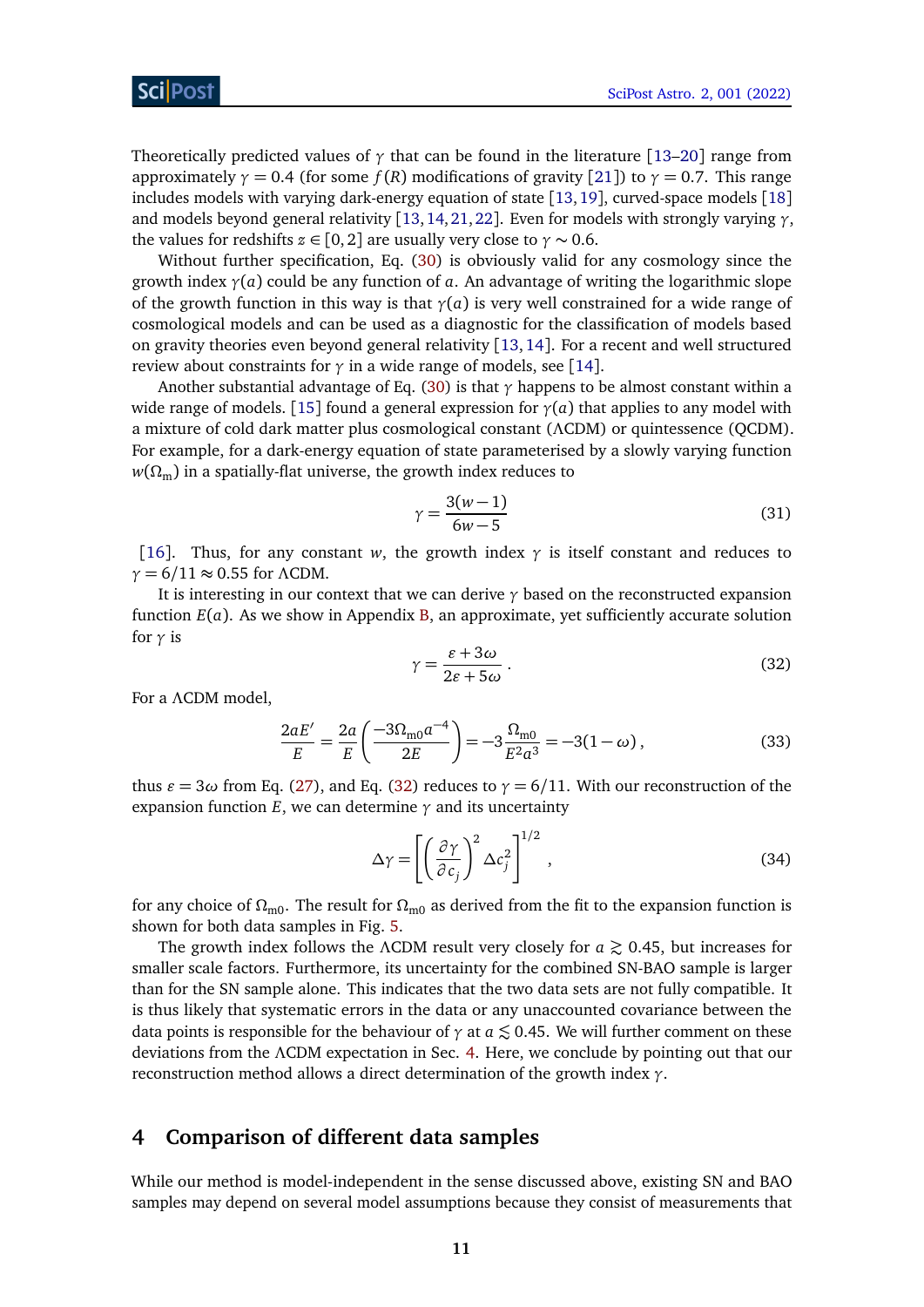<span id="page-11-0"></span>

Figure 5: Growth index  $\gamma$  derived from the expansion function *E*, reconstructed from the SN sample and from the SN-BAO sample, adopting  $\Omega_{\text{m0}} = 0.319$ . The fact that the uncertainty increases for the combined data sets at  $a \lesssim 0.4$  indicates that the individual data sets are not fully compatible.

have been post-processed in sequences of non-trivial steps. Some of these steps may sensitively depend on cosmological model assumptions. Hence, while our algorithm itself makes no reference to a specific cosmological model, the functions we derive with it may reflect intrinsic model-dependences as well as biases possibly introduced into the data in the reduction process. In fact, existing data samples are partly incompatible with each other, and some post-processing steps are controversially discussed in the literature (e.g. [[10](#page-19-9)]).

To give the reader an idea of how the differences between currently available SN and BAO samples affect the results obtained by our model-independent approach, we repeat the whole analysis with a second sample of type-Ia SNe (the Union-2.1 sample, [[23](#page-20-5)]) alone, and with this sample combined with the BAO sample. We thus contrast results obtained from four samples, i.e. the Pantheon sample, the Union-2.1 sample, and the two combined samples Pantheon+BAO and Union-2.1+BAO.

The four functions discussed in this paper, i.e. the expansion function *E*(*a*), the dark-energy evolution  $q(a)$ , the growth function  $D_+(a)$ , and the growth index  $\gamma(a)$ , are plotted for the four data samples in Fig. [6.](#page-12-0) This comparison is meant to illustrate variations between samples but does not allow any quantitative conclusions about the quality of individual data sets, especially since both SN samples (as well as other established samples like the JLA sample) share large amounts of raw data as well as essential post-processing tools.

The top left panel shows that the four reconstructed expansion functions are all compatible with each other in view of their uncertainties. The growth function reconstructed from the Union-2.1 sample alone is flatter than obtained from the other samples, but the three growth functions derived from the Pantheon sample alone and from the two SN+BAO samples are virtually identical. Within their  $1-\sigma$  uncertainty bounds the dark energy evolution functions *q*(*a*) reconstructed from the four samples are partly not compatible with each other and with  $q(a) = 1$ . For scale factors  $a \le 0.4$ , the functions derived from the Pantheon sample and the two samples combined with BAO data turn upward, but in view of their 3-*σ* uncertainty bounds this tendency is so far not significant.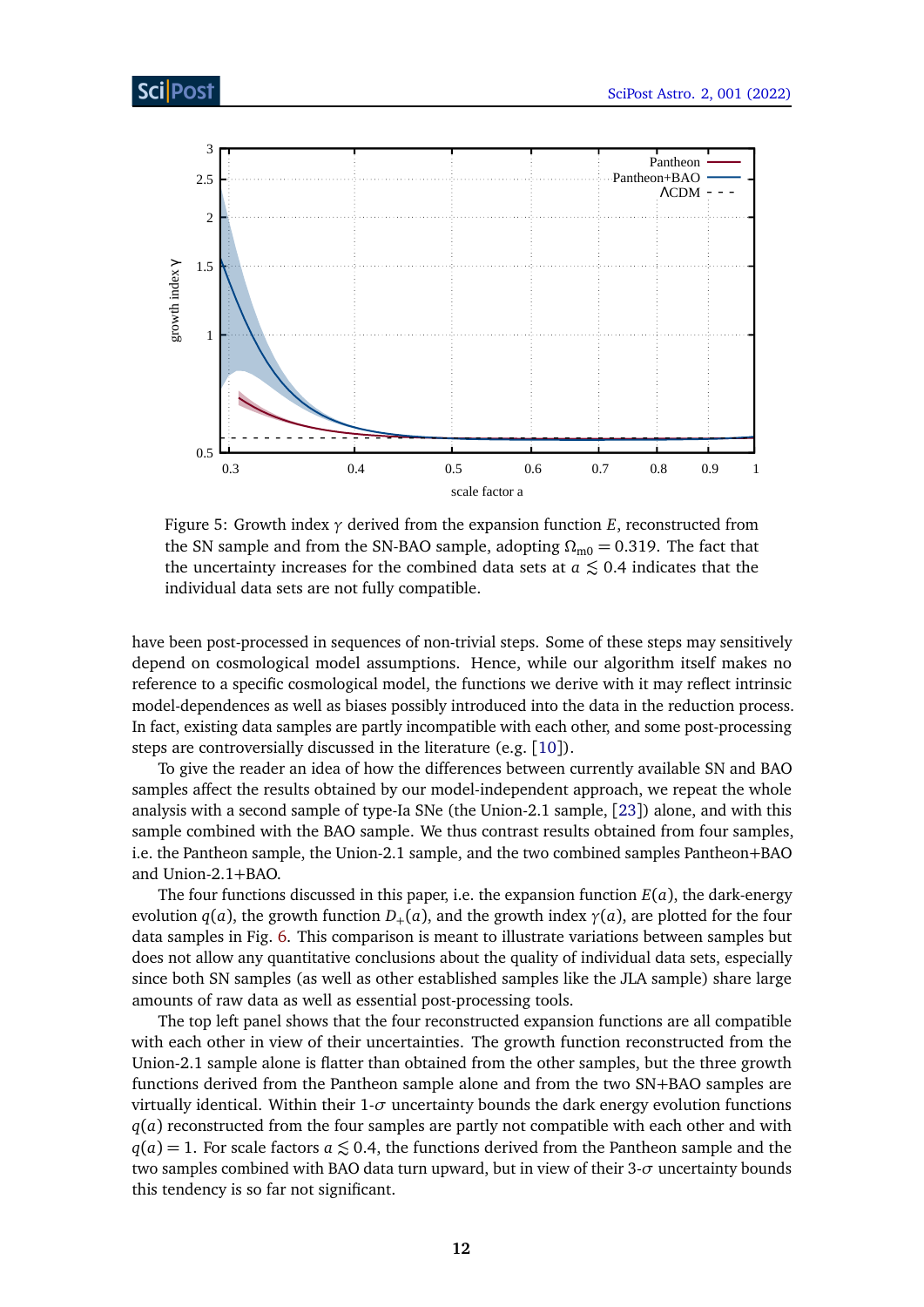# ScilPos<sup>.</sup>

<span id="page-12-0"></span>

Figure 6: Each panel shows results obtained from four data samples: the Union-2.1 and Pantheon SN samples (red and green, respectively), and these two samples combined with BAOs (blue and yellow, respectively). From left to right and from top to bottom, the four panels show (a) the expansion function  $E(a)$ , (b) the evolution of the dark energy  $q(a)$ , (c) the linear growth factor  $D_+(a)$ , and (d) the growth index *γ*(*a*). The growth functions obtained from the two combined SN+BAO samples are nearly indistinguishable, hence the blue line in the lower left panel is hidden behind the yellow line.

The growth index  $\gamma(a)$  shows the largest variation across different samples. While it closely follows the *ΛCDM* expectation for all samples at scale factors *a*  $\gtrsim$  0.45, the Pantheon and in particular that BAO data drive it to larger values for scale factors  $a \lesssim 0.45$ . Adding BAO data increases the uncertainty substantially, which indicates that the SN and BAO samples are to some degree incompatible with each other. Our cross-calibration of the BAO drag distance with the SNe only ensures that the BAO sample continuously extends the SN samples. This indication of partly incompatible data, and the enhanced uncertainty of the growth indices derived from the combined BAO and SN samples, leads us to the conclusion that we cannot take the apparent deviation from *Λ*CDM seriously yet. It might be an indication of systematics in the analyzed samples that would affect any cosmological analysis based on model fitting approaches.

Even though our method could in principle be insufficiently flexible by its restriction to the few significant Chebyshev coefficients, the expansion functions shown in Figs. [1](#page-5-1) and [2](#page-6-0) are rather more than less curved than the best-fitting expansion function for a spatially flat, conventional Friedmann cosmology.

We draw three main conclusions from this analysis: first, the expansion and growth functions recovered from the largest and combined samples show only little variation in view of their uncertainties; second, the empirical calibration of the drag distance is quite insensitive to differences in the SN samples and the BAO sample stabilises the results of the combined samples; and third, the variations in the growth index and its uncertainty being larger in the combined SN+BAO samples indicate that the BAO and SN data sets are not fully compatible yet.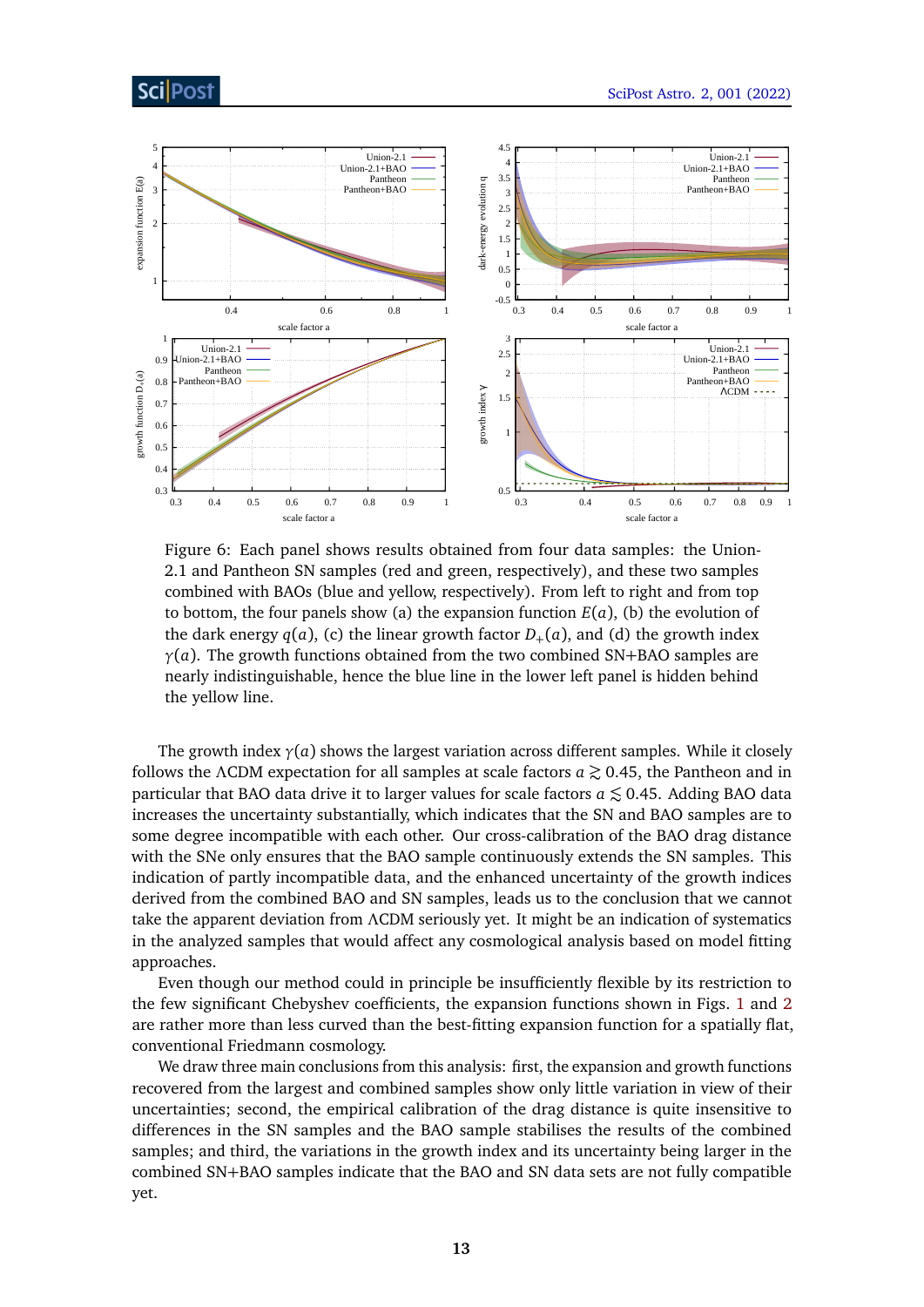### <span id="page-13-0"></span>**5 Conclusions**

We have shown here how the linear growth factor  $D_{+}(a)$  of cosmic structures can be inferred from existing data with remarkably small uncertainty without reference to a specific cosmological model. Following up on, modifying and extending earlier studies, we have derived the cosmic expansion function *E*(*a*) in a way independent of the cosmological model from the measurements of distance moduli to the type-Ia supernovae of the Pantheon sample and the Union-2.1 sample, as well as from each of the two samples combined with a sample of BAO distance measurements compiled from the literature. All we need to assume is that underlying the cosmological model is a metric theory of gravity and that our universe satisfies the symmetry assumptions of spatial homogeneity and isotropy reasonably well. The uncertainty on this empirically determined expansion function already is remarkably small, and the results obtained from the Pantheon SN sample alone and from two SN samples combined with the BAO sample agree very well with each other.

The expansion function obtained this way is the main ingredient for the differential Eq. [\(24\)](#page-8-4) describing cosmic structure growth in the linear limit. Only one parameter is needed to solve this equation, viz. the present-day matter-density parameter  $Ω<sub>m0</sub>$ , because it enters into the initial conditions for solving Eq. [\(24\)](#page-8-4) and into the equation itself. Adopting a value for  $\Omega_{\text{m0}}$  derived from fitting a spatially flat Friedmann model to our reconstructed expansion function, we can also solve for the growth index *γ* defined in Eq. [\(30\)](#page-9-3). This implies that, due to measurements of the distance moduli to the type-Ia supernovae in the SN and SN-BAO samples, the expansion function is accurately determined, and the linear growth factor  $D_{+}$  is tightly constrained up to a single remaining parameter, i.e. the present-day matter density parameter  $\Omega_{\text{m0}}$ .

Variations of the results mainly for the growth index *γ*(*a*) with different data samples indicate that the data may contain systematic effects that may arise in the process of data reduction of the SN samples that could partly be caused by implicit cosmological model assumptions. Uncertainties in the growth index increasing in the combined SN+BAO samples show that the different data types do not seem to be fully compatible.

Notwithstanding their uncertainties, our results for the dark-enery evolution  $q(a)$  shown in Fig. [3,](#page-7-2) and for the growth index *γ*(*a*), shown in Fig[.5,](#page-11-0) illustrate how our method can be used with future data to derive these two functions directly from distance measurements.

Some of our results, in particular the growth index and the time-dependence of the darkenergy density, deviate from the *Λ*CDM expectations. In the case of the dark-energy evolution function  $q(a)$ , these deviations are not significant. In the case of the growth index  $\gamma(a)$ , the most likely reasons are systematic effects in the data and partial incompatibilities between data samples, as discussed. We thus abstain from claiming any evidence for non-standard behaviour of these functions. However, the possible presence of systematics in the data samples would be a matter of concern for cosmological analyses based on *Λ*CDM fitting approaches, especially in view of the current dispute on the value of  $H_0$ .

In future work, we will extend the method presented here to further types of data. Our goal is to determine the two centrally important functions of cosmology,  $E(a)$  and  $D_+(a)$ , with as few assumptions as possible and without reference to a specific cosmological model. Such applications of our results may be particularly interesting which so far require assuming cosmological parameters or models for a possible evolution of dark energy, e.g. cosmological weak gravitational lensing.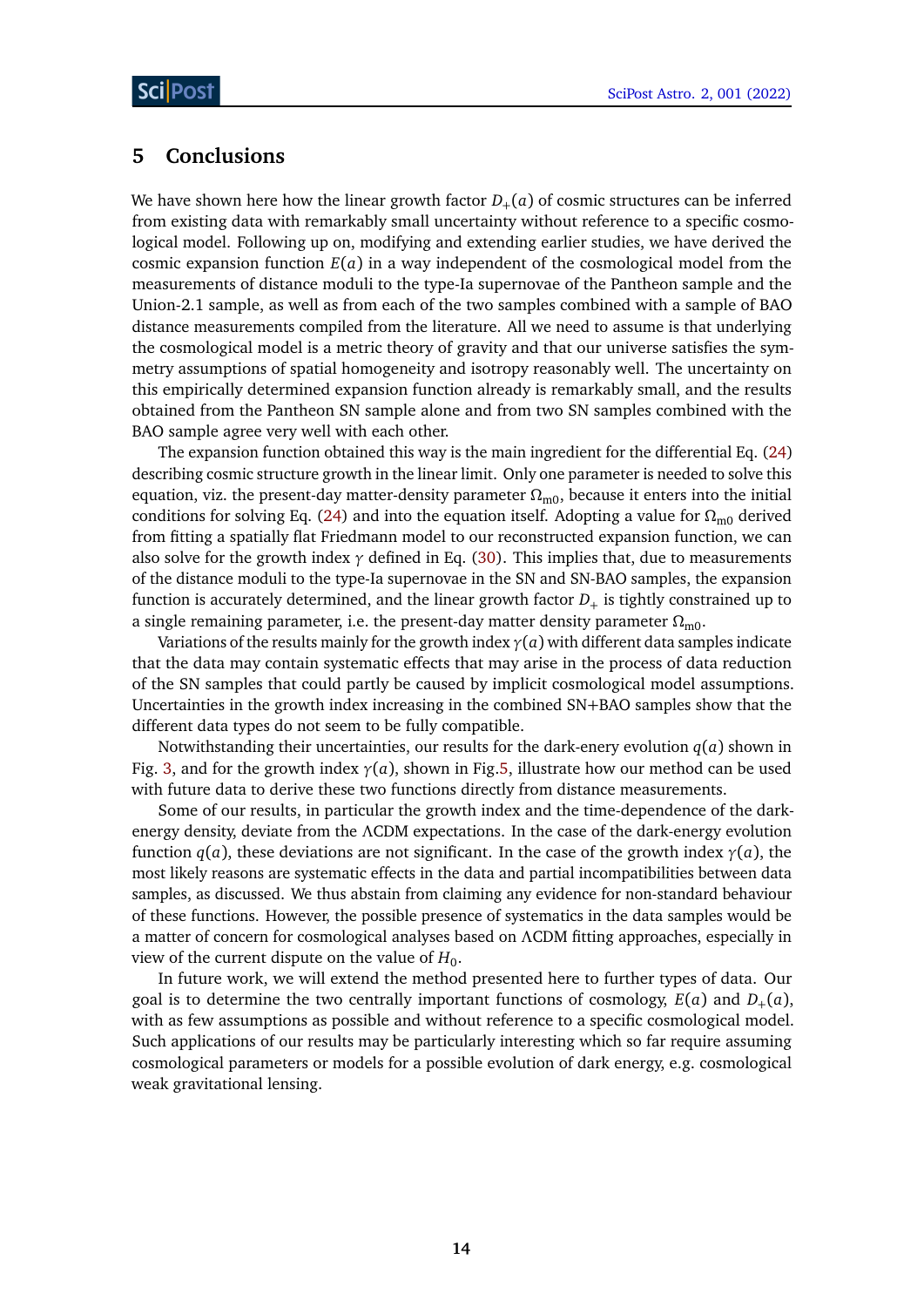# **Acknowledgements**

It is a pleasure to thank Bettina Heinlein, Sven Meyer, Jiahan Shi, Lorenzo Speri, and Jenny Wagner for interesting and helpful discussions. This work was supported by the Deutsche Forschungsgemeinschaft (DFG) via the Transregional Collaborative Research Centre TRR 33 (MB, MM) and under Germany's Excellence Strategy EXC-2181/1 - 390900948 (the Heidelberg STRUCTURES Excellence Cluster).

# <span id="page-14-0"></span>**A Chebyshev polynomials**

The (unnormalised) Chebyshev polynomials of the first kind  $\bar{T}_n(x)$  are defined on the interval [−1, 1] by the recurrence relation

$$
\bar{T}_{n+1}(x) = 2x \bar{T}_n(x) - \bar{T}_{n-1}(x) , \qquad (A.1)
$$

with  $\bar{T}_0(x) = 1$  and  $\bar{T}_1(x) = x$ . They can be written in the form

$$
\bar{T}_n(\cos \theta) = \cos n\theta \tag{A.2}
$$

and are orthogonal (but not orthornomal) with respect to the weight function  $w(x) = (1 - x^2)^{-1/2}$ ,

$$
\langle \bar{T}_n(x)\bar{T}_m(x)\rangle = \int_{-1}^1 \frac{dx}{\sqrt{1-x^2}} \bar{T}_n(x)\bar{T}_m(x) = \int_0^\pi d\theta \cos n\theta \cos m\theta
$$

$$
= \begin{cases} 0 & n \neq m \\ \pi & n = m = 0 \\ \pi/2 & n = m \neq 0 \end{cases}
$$
(A.3)

The normalised Chebyshev polynomials are thus given by

$$
T_n(x) := \begin{cases} (1/\pi)^{1/2} & (n = 0) \\ (2/\pi)^{1/2} \cos(n \arccos x) & (n > 0) \end{cases}
$$
 (A.4)

Finally, the shifted Chebyshev polynomials are defined on the interval [0,1] in terms of the Chebyshev polynomials by

$$
T_n^*(x) = T_n(2x - 1).
$$
 (A.5)

They are orthonormal with respect to the weight function  $w^*(x) = (x - x^2)^{-1/2}$ .

# <span id="page-14-1"></span>**B Derivation of the growth index**

In terms of the logarithmic derivative

$$
f := \frac{\mathrm{d} \ln D_+}{\mathrm{d} \ln a} \tag{B.1}
$$

<span id="page-14-2"></span>and using the parameters  $\varepsilon$  and  $\omega$  introduced in Eq. [\(27\)](#page-8-6), the linear growth equation [\(24\)](#page-8-4) reads

$$
\frac{df}{d\ln a} + \frac{1}{2}(1+\varepsilon)f + f^2 = \frac{3}{2}(1-\omega).
$$
 (B.2)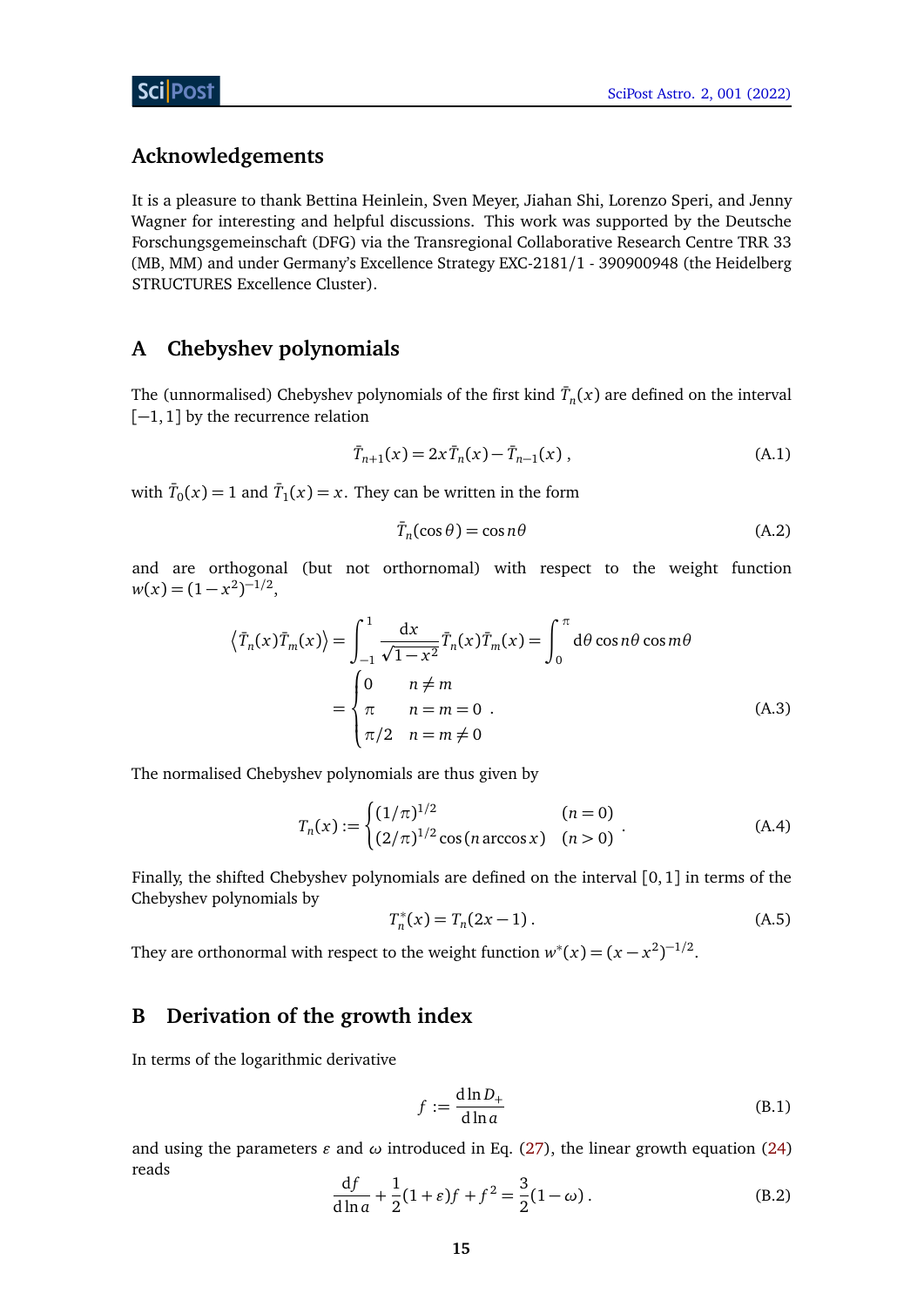# **ScilPost**

We write

$$
\frac{\mathrm{d}f}{\mathrm{d}\ln a} = f \frac{\mathrm{d}\ln \Omega_{\mathrm{m}}}{\mathrm{d}\ln a} \frac{\mathrm{d}\ln f}{\mathrm{d}\ln \Omega_{\mathrm{m}}},\tag{B.3}
$$

use Eq. [\(25\)](#page-8-5) to find

$$
\frac{d\ln\Omega_{\rm m}}{d\ln a} = -\varepsilon\tag{B.4}
$$

and Eq. [\(30\)](#page-9-3) to write

$$
\frac{d\ln f}{d\ln \Omega_{\rm m}} = \gamma - \omega \frac{d\gamma}{d\ln \Omega_{\rm m}},
$$
\n(B.5)

approximating  $\ln \Omega_m = \ln(1 - \omega) \approx -\omega$  in the last step. Neglecting terms of order  $\varepsilon \omega$ , we have

$$
\frac{\mathrm{d}f}{\mathrm{d}\ln a} = -\varepsilon \gamma f \tag{B.6}
$$

Inserting this result into Eq. [\(B.2\)](#page-14-2), dividing by *f* and approximating

$$
f = \Omega_{\rm m}^{\gamma} = (1 - \omega)^{\gamma} \approx 1 - \gamma \omega , \qquad (B.7)
$$

we arrive at

$$
-\varepsilon\gamma + \frac{1}{2}(1+\varepsilon) + 1 - \gamma\omega = \frac{3}{2}[1+(\gamma-1)\omega],
$$
 (B.8)

to linear order in  $\varepsilon$  and  $\omega$ . Solving for  $\gamma$  finally gives the result

$$
\gamma = \frac{\varepsilon + 3\omega}{2\varepsilon + 5\omega},\tag{B.9}
$$

quoted in Eq. [\(32\)](#page-10-1).

# <span id="page-15-0"></span>**C BAO sample**

The sample of BAO measurements collected from the literature is listed in Tab. [2.](#page-16-0)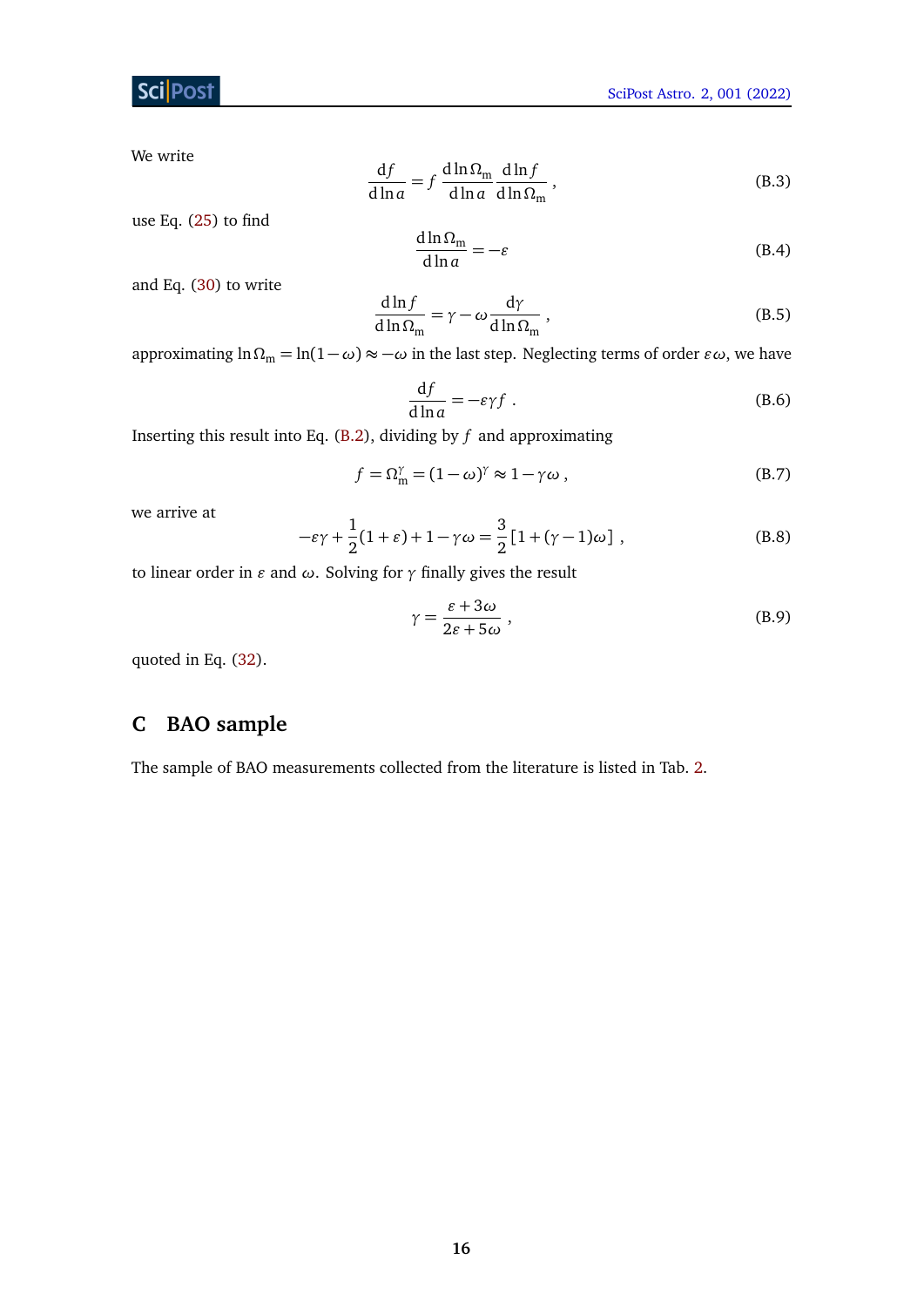<span id="page-16-0"></span>

| п              | $\boldsymbol{z}$ | $D_{\rm A}/r_{\rm d}$ | $\Delta(D_A/r_d)$ | Description                                                                          | Reference          |
|----------------|------------------|-----------------------|-------------------|--------------------------------------------------------------------------------------|--------------------|
| $\mathbf{1}$   | 0.240            | 5.3637                | 0.4673            | autocorrelation function of CMASS galaxies<br>in BOSS DR12                           | $\lceil 24 \rceil$ |
| $\overline{2}$ | 0.240            | 5.5939                | 0.3048            | redshift-space distortion moments of LOWZ<br>and CMASS galaxy samples in BOSS DR12   | $[25]$             |
| 3              | 0.310            | 6.2900                | 0.1400            | tomographic configuration-space analysis of<br>galaxy autocorrelations in BOSS DR12  | $[26]$             |
| $\overline{4}$ | 0.310            | 6.2948                | 0.1963            | tomographic analysis of galaxy clustering in<br><b>BOSS DR12</b>                     | [27]               |
| 5              | 0.310            | 6.3045                | 0.2734            | tomographic analysis of redshift-space dis-<br>tortion moments in BOSS DR12 galaxies | [28]               |
| 6              | 0.320            | 6.6978                | 0.2099            | autocorrelation function of CMASS galaxies<br>in BOSS DR12                           | $[24]$             |
| 7              | 0.320            | 6.4743                | 0.1896            | redshift-space distortion moments of LOWZ<br>and CMASS galaxy samples in BOSS DR12   | $[25]$             |
| 8              | 0.320            | 6.6689                | 0.3943            | autocorrelation function of CMASS and<br>LOWZ galaxies in BOSS DR12, $z = 0.3 - 0.5$ | $[29]$             |
| 9              | 0.320            | 6.6600                | 0.1600            | analysis of redshift-space distortion mo-<br>ments in BOSS DR14 quasars              | $[30]$             |
| 10             | 0.360            | 7.0900                | 0.1600            | tomographic configuration-space analysis of<br>galaxy autocorrelations in BOSS DR12  | $[26]$             |
| 11             | 0.360            | 6.9379                | 0.2572            | tomographic analysis of galaxy clustering in<br><b>BOSS DR12</b>                     | $[27]$             |
| 12             | 0.360            | 7.0870                | 0.2390            | tomographic analysis of redshift-space dis-<br>tortion moments in BOSS DR12 galaxies | [28]               |
| 13             | 0.370            | 7.3818                | 0.3318            | autocorrelation function of CMASS galaxies<br>in BOSS DR12                           | $[24]$             |
| 14             | 0.370            | 6.7249                | 0.4402            | redshift-space distortion moments of LOWZ<br>and CMASS galaxy samples in BOSS DR12   | $[25]$             |
| 15             | 0.380            | 7.4435                | 0.2730            | galaxy clustering in BOSS DR12, combined<br>with various priors                      | $[31]$             |
| 16             | 0.380            | 7.3894                | 0.1218            | power spectrum of galaxy distribution in<br><b>BOSS DR12</b>                         | $[32]$             |
| 17             | 0.380            | 7.3894                | 0.1116            | galaxy clustering in BOSS DR12, systematic-<br>error analysis                        | $[33]$             |
| 18             | 0.400            | 7.7000                | 0.1600            | tomographic configuration-space analysis of<br>galaxy autocorrelations in BOSS DR12  | $[26]$             |
| 19             | 0.400            | 7.5335                | 0.2166            | tomographic analysis of galaxy clustering in<br><b>BOSS DR12</b>                     | $[27]$             |
| 20             | 0.400            | 7.6576                | 0.2407            | tomographic analysis of redshift-space dis-<br>tortion moments in BOSS DR12 galaxies | [28]               |
| 21             | 0.440            | 8.2000                | 0.1300            | tomographic configuration-space analysis of<br>galaxy autocorrelations in BOSS DR12  | $[26]$             |
| 22             | 0.440            | 8.0547                | 0.1760            | tomographic analysis of galaxy clustering in<br><b>BOSS DR12</b>                     | $[27]$             |

| Table 2: BAO data. |  |  |
|--------------------|--|--|
|--------------------|--|--|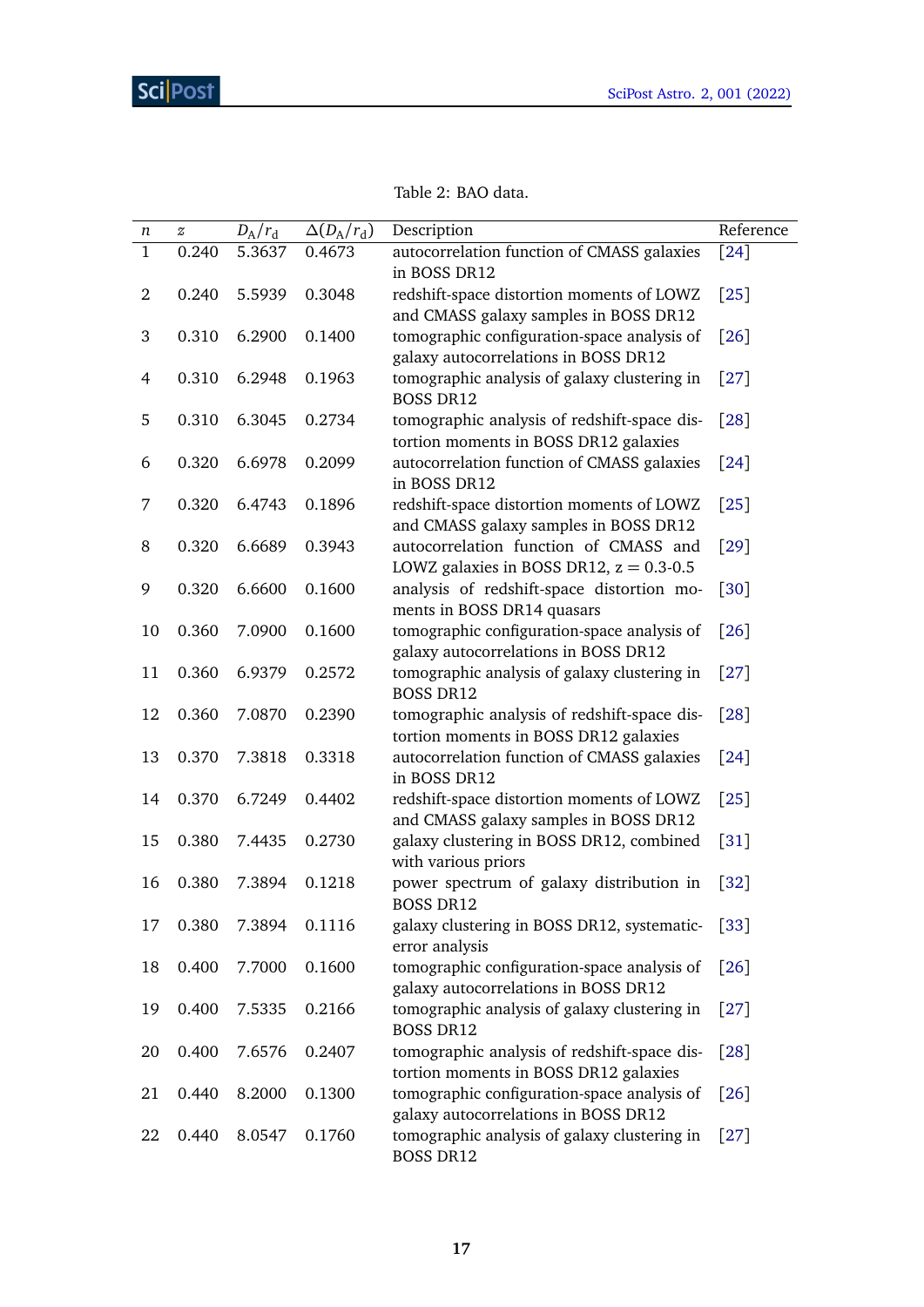| п  | $\boldsymbol{z}$ | $D_{\rm A}/r_{\rm d}$ | $\Delta(D_A/r_d)$ | Description                                                                          | Reference          |
|----|------------------|-----------------------|-------------------|--------------------------------------------------------------------------------------|--------------------|
| 23 | 0.440            | 8.0464                | 0.1601            | tomographic analysis of redshift-space dis-                                          | $[28]$             |
|    |                  |                       |                   | tortion moments in BOSS DR12 galaxies                                                |                    |
| 24 | 0.450            | 8.2881                | 0.2954            | angular galaxy clustering in SDSS DR10                                               | $[34]$             |
| 25 | 0.470            | 7.7682                | 0.3869            | angular galaxy clustering in SDSS DR10                                               | $[34]$             |
| 26 | 0.480            | 8.6400                | 0.1100            | tomographic configuration-space analysis of                                          | $[26]$             |
|    |                  |                       |                   | galaxy autocorrelations in BOSS DR12                                                 |                    |
| 27 | 0.480            | 8.6977                | 0.1895            | tomographic analysis of galaxy clustering in<br><b>BOSS DR12</b>                     | $[27]$             |
| 28 | 0.480            | 8.6059                | 0.1812            | tomographic analysis of redshift-space dis-<br>tortion moments in BOSS DR12 galaxies | [28]               |
| 29 | 0.490            | 7.7100                | 0.3245            | angular galaxy clustering in SDSS DR10                                               | $[34]$             |
| 30 | 0.490            | 8.7092                | 0.2641            | autocorrelation function of CMASS galaxies<br>in BOSS DR12                           | $[24]$             |
| 31 | 0.490            | 8.7227                | 0.2099            | redshift-space distortion moments of LOWZ<br>and CMASS galaxy samples in BOSS DR12   | $[25]$             |
| 32 | 0.510            | 7.8926                | 0.2789            | angular galaxy clustering in SDSS DR10                                               | $[34]$             |
| 33 | 0.510            | 8.8510                | 0.1264            | galaxy clustering in BOSS DR12, systematic-                                          | $[33]$             |
|    |                  |                       |                   | error analysis                                                                       |                    |
| 34 | 0.520            | 8.9000                | 0.1200            | tomographic configuration-space analysis of<br>galaxy autocorrelations in BOSS DR12  | $[26]$             |
| 35 | 0.520            | 9.0565                | 0.2031            | tomographic analysis of galaxy clustering in<br><b>BOSS DR12</b>                     | $[27]$             |
| 36 | 0.520            | 9.0465                | 0.1984            | tomographic analysis of redshift-space dis-<br>tortion moments in BOSS DR12 galaxies | $[28]$             |
| 37 | 0.530            | 8.7336                | 0.6107            | angular galaxy clustering in SDSS DR10                                               | $[34]$             |
| 38 | 0.550            | 8.7021                | 0.5119            | angular galaxy clustering in SDSS DR10                                               | $[34]$             |
| 39 | 0.560            | 9.1600                | 0.1400            | tomographic configuration-space analysis of<br>galaxy autocorrelations in BOSS DR12  | $[26]$             |
| 40 | 0.560            | 9.3813                | 0.2031            | tomographic analysis of galaxy clustering in<br><b>BOSS DR12</b>                     | $[27]$             |
| 41 | 0.560            | 9.3778                | 0.2077            | tomographic analysis of redshift-space dis-<br>tortion moments in BOSS DR12 galaxies | [28]               |
| 42 | 0.570            | 9.5241                | 0.1428            | autocorrelation function of CMASS and                                                | [29]               |
|    |                  |                       |                   | LOWZ galaxies in BOSS DR12, $z = 0.3 - 0.5$                                          |                    |
| 43 | 0.570            | 9.4200                | 0.1300            | analysis of redshift-space distortion mo-                                            | [30]               |
|    |                  |                       |                   | ments in BOSS DR14 quasars                                                           |                    |
| 44 | 0.590            | 9.5896                | 0.1693            | autocorrelation function of CMASS galaxies<br>in BOSS DR12                           | $[24]$             |
| 45 | 0.590            | 9.6235                | 0.1558            | redshift-space distortion moments of LOWZ                                            | [25]               |
| 46 | 0.590            | 9.4500                | 0.1700            | and CMASS galaxy samples in BOSS DR12<br>tomographic configuration-space analysis of | $\lceil 26 \rceil$ |
|    |                  |                       |                   | galaxy autocorrelations in BOSS DR12                                                 |                    |
| 47 | 0.590            | 9.5167                | 0.2301            | tomographic analysis of galaxy clustering in<br><b>BOSS DR12</b>                     | $[27]$             |
| 48 | 0.590            | 9.6347                | 0.2279            | tomographic analysis of redshift-space dis-<br>tortion moments in BOSS DR12 galaxies | $[28]$             |

|  |  |  |  | Table 2: BAO data (continued). |
|--|--|--|--|--------------------------------|
|--|--|--|--|--------------------------------|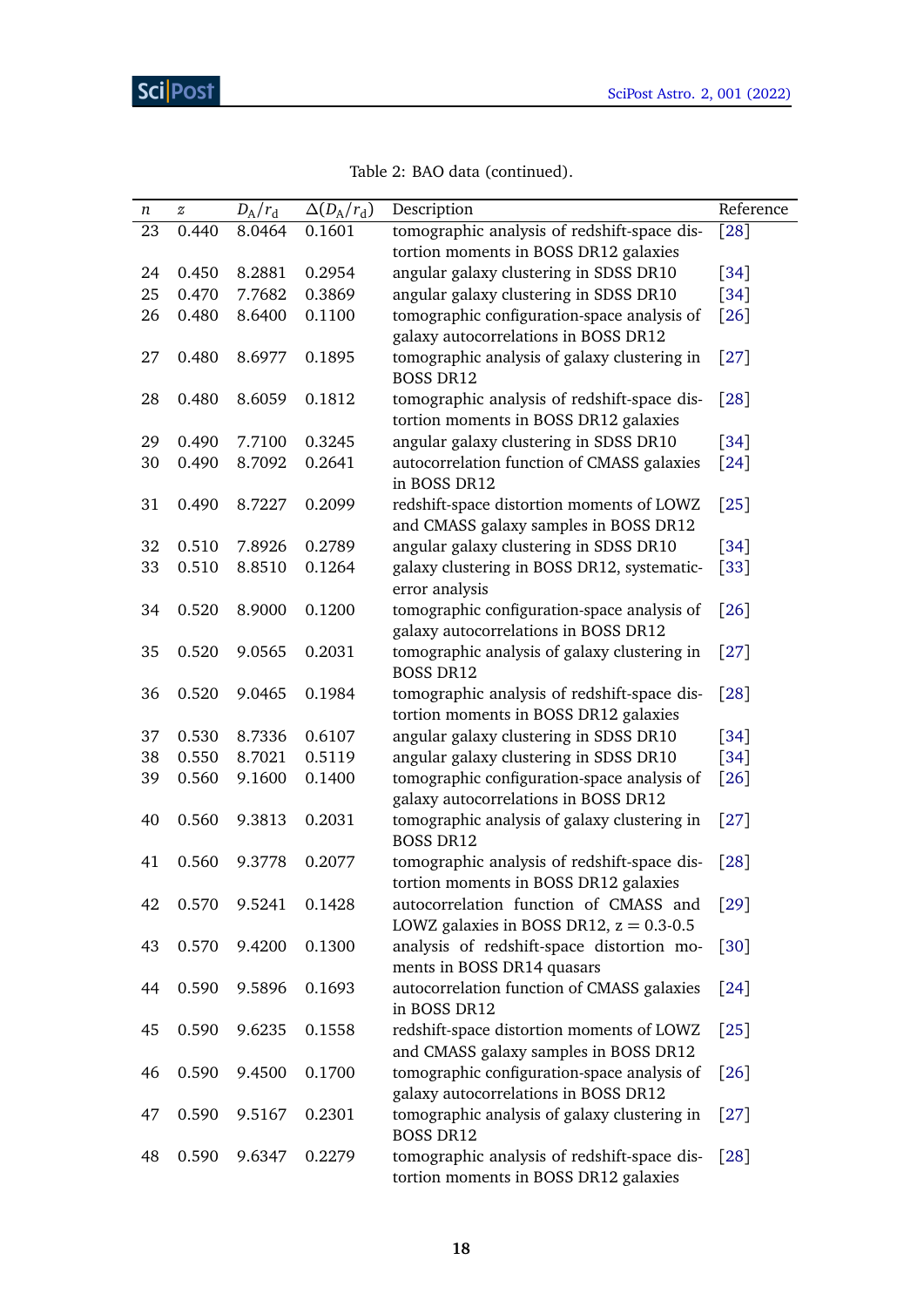<span id="page-18-0"></span>

| $\boldsymbol{n}$ | $\boldsymbol{z}$ | $D_{\rm A}/r_{\rm d}$ | $\Delta(D_A/r_d)$ | Description                                                                          | Reference         |
|------------------|------------------|-----------------------|-------------------|--------------------------------------------------------------------------------------|-------------------|
| 49               | 0.610            | 9.6292                | 0.1593            | galaxy clustering in BOSS DR12, systematic-<br>error analysis                        | $[33]$            |
| 50               | 0.640            | 9.9011                | 0.2844            | autocorrelation function of CMASS galaxies<br>in BOSS DR12                           | $[24]$            |
| 51               | 0.640            | 9.7792                | 0.2777            | redshift-space distortion moments of LOWZ<br>and CMASS galaxy samples in BOSS DR12   | $\left[25\right]$ |
| 52               | 0.640            | 9.6200                | 0.2200            | tomographic configuration-space analysis of<br>galaxy autocorrelations in BOSS DR12  | $[26]$            |
| 53               | 0.640            | 9.5573                | 0.2775            | tomographic analysis of galaxy clustering in<br><b>BOSS DR12</b>                     | $[27]$            |
| 54               | 0.640            | 9.8065                | 0.3849            | tomographic analysis of redshift-space dis-<br>tortion moments in BOSS DR12 galaxies | $[28]$            |
| 55               | 0.800            | 10.3720               | 0.9699            | Fourier-space measurement of clustering of<br>eBOSS DR14 quasars                     | $[35]$            |
| 56               | 0.800            | 10.8119               | 1.1428            | clustering of 147000 eBOSS DR14 quasars                                              | $[36]$            |
| 57               | 0.978            | 10.7334               | 1.9281            | tomographic analysis of quasar clustering in<br>eBOSS DR14                           | $[37]$            |
| 58               | 1.000            | 12.0449               | 0.9880            | Fourier-space measurement of clustering of<br>eBOSS DR14 quasars                     | $[35]$            |
| 59               | 1.000            | 11.5205               | 1.0319            | clustering of 147000 eBOSS DR14 quasars                                              | $[36]$            |
| 60               | 1.230            | 11.9710               | 1.0805            | tomographic analysis of quasar clustering in<br>eBOSS DR14                           | $[37]$            |
| 61               | 1.500            | 12.0693               | 0.7443            | Fourier-space measurement of clustering of<br>eBOSS DR14 quasars                     | $[35]$            |
| 62               | 1.500            | 12.1559               | 0.7362            | clustering of 147000 eBOSS DR14 quasars                                              | [36]              |
| 63               | 1.520            | 12.5186               | 0.7443            | combination of power spectrum and bispec-<br>trum of BOSS DR12 galaxies              | $[38]$            |
| 64               | 1.520            | 12.5186               | 0.6767            | clustering of 148659 quasars from eBOSS<br>DR14 survey                               | $[39]$            |
| 65               | 1.526            | 11.9689               | 0.6536            | tomographic analysis of quasar clustering in<br>eBOSS DR14                           | $[37]$            |
| 66               | 1.944            | 12.2343               | 0.9911            | tomographic analysis of quasar clustering in<br>eBOSS DR14                           | $[37]$            |
| 67               | 2.000            | 12.3585               | 0.5391            | Fourier-space measurement of clustering of<br>eBOSS DR14 quasars                     | [35]              |
| 68               | 2.000            | 12.0111               | 0.5616            | clustering of 147000 eBOSS DR14 quasars                                              | $[36]$            |
| 69               | 2.200            | 12.1697               | 0.4969            | Fourier-space measurement of clustering of<br>eBOSS DR14 quasars                     | $[35]$            |
| 70               | 2.200            | 11.8546               | 0.5392            | clustering of 147000 eBOSS DR14 quasars                                              | $[36]$            |
| 71               | 2.225            | 10.0425               | 1.7588            | autocorrelation function of BOSS DR12<br>quasars                                     | [40]              |
| 72               | 2.330            | 11.3423               | 0.6396            | Lya forest in 157783 BOSS DR12 quasars                                               | [41]              |
| 73               | 2.340            | 11.2754               | 0.6513            | Lya forest in 137562 BOSS DR11 quasars                                               | $[42]$            |
| 74               | 2.360            | 10.8000               | 0.4000            | Lya forest in 137562 BOSS DR11 quasars                                               | [42]              |
| 75               | 2.400            | 10.5000               | 1.2513            | cross-correlation between 234367 quasars<br>and 168889 forests in BOSS               | $[43]$            |

# Table 2: BAO data (continued).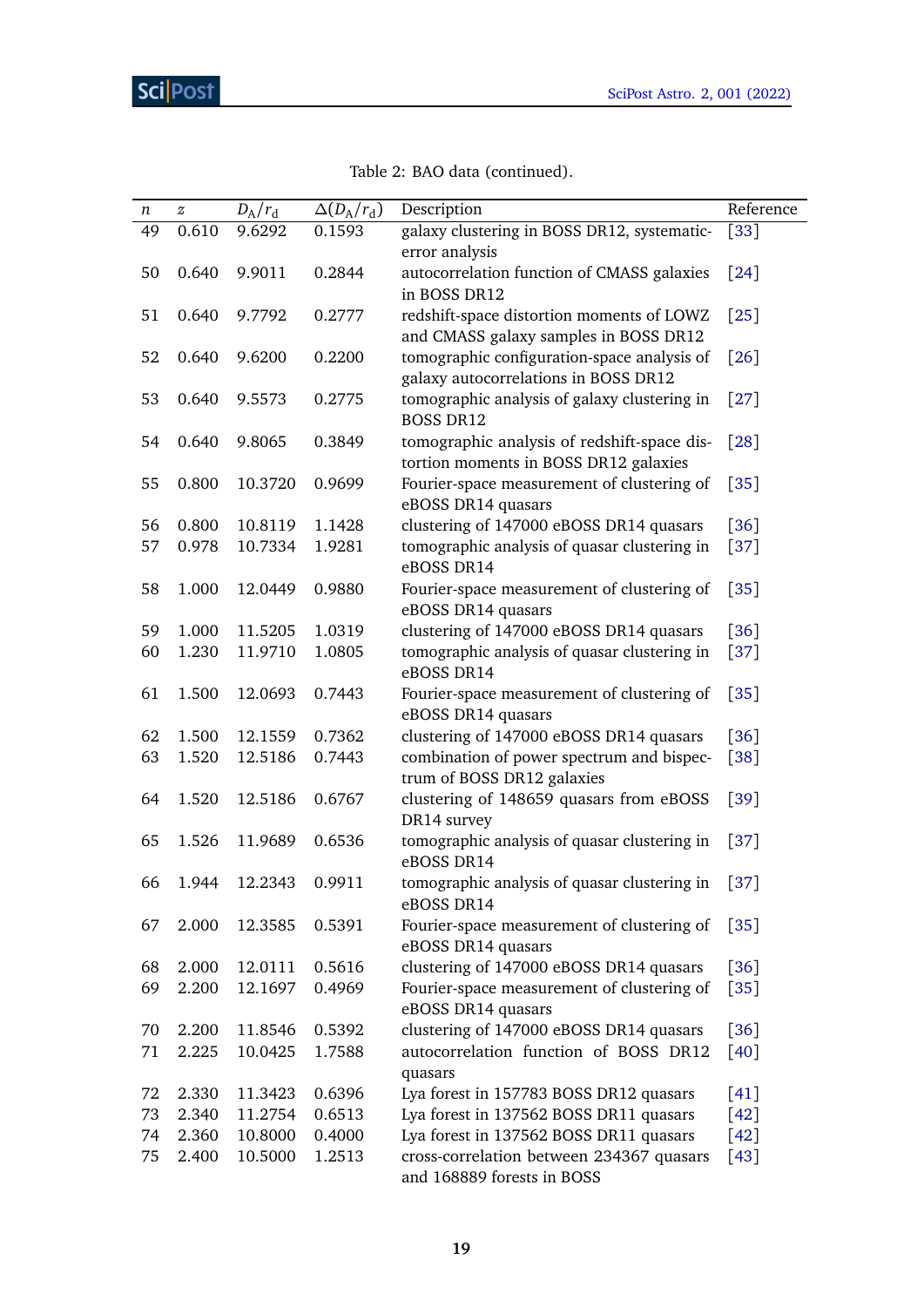### **References**

- <span id="page-19-0"></span>[1] A. G. Riess et al., *Observational evidence from supernovae for an accelerating universe and a cosmological constant*, Astron. J. **116**, 1009 (1998), doi[:10.1086](https://doi.org/10.1086/300499)/300499.
- <span id="page-19-1"></span>[2] S. Perlmutter et al., *Measurements of Ω and Λ from 42 high-redshift supernovae*, Astropys. J. **517**, 565 (1999), doi[:10.1086](https://doi.org/10.1086/307221)/307221.
- <span id="page-19-2"></span>[3] M. S. Turner and M. White, *CDM models with a smooth component*, Phys. Rev. D **56**, R4439 (1997), doi:10.1103/[PhysRevD.56.R4439.](https://doi.org/10.1103/PhysRevD.56.R4439)
- <span id="page-19-3"></span>[4] C. Mignone and M. Bartelmann, *Model-independent determination of the cosmic expansion rate*, Astron. Astrophys. **481**, 295 (2008), doi:10.1051/[0004-6361:20078983.](https://doi.org/10.1051/0004-6361:20078983)
- <span id="page-19-4"></span>[5] M. Maturi and C. Mignone, *An optimal basis system for cosmology: Data analysis and new parameterisation*, Astron. Astrophys. **508**, 45 (2009), doi:10.1051/0004-6361/[200912451.](https://doi.org/10.1051/0004-6361/200912451)
- <span id="page-19-5"></span>[6] P. A. R. Ade et al., *Planck 2015 results. XIII. Cosmological parameters*, Astron. Astrophys. **594**, A13 (2016), doi:10.1051/0004-6361/[201525830.](https://doi.org/10.1051/0004-6361/201525830)
- <span id="page-19-6"></span>[7] N. Suzuki et al., *The Hubble space telescope cluster supernova survey. V. Improving the dark-energy constraints above z >* 1 *and building an early-type-hosted supernova sample*, Astrophys. J. **746**, 85 (2012), doi:10.1088/[0004-637X](https://doi.org/10.1088/0004-637X/746/1/85)/746/1/85.
- <span id="page-19-7"></span>[8] S. Benitez-Herrera, E. E. O. Ishida, M. Maturi, W. Hillebrandt, M. Bartelmann and F. Röpke, *Cosmological parameter estimation from SN Ia data: a model-independent approach*, Mon. Not. R. Astron. Soc. **436**, 854 (2013), doi[:10.1093](https://doi.org/10.1093/mnras/stt1620)/mnras/stt1620.
- <span id="page-19-8"></span>[9] D. M. Scolnic et al., *The complete light-curve sample of spectroscopically confirmed SNe Ia from Pan-STARRS1 and cosmological constraints from the combined pantheon sample*, Astrophys. J. **859**, 101 (2018), doi:10.3847/[1538-4357](https://doi.org/10.3847/1538-4357/aab9bb)/aab9bb.
- <span id="page-19-9"></span>[10] M. Rameez and S. Sarkar, *Is there really a Hubble tension?*, Class. Quantum Grav. **38**, 154005 (2021), doi:10.1088/[1361-6382](https://doi.org/10.1088/1361-6382/ac0f39)/ac0f39.
- <span id="page-19-10"></span>[11] M. Betoule et al., *Improved cosmological constraints from a joint analysis of the SDSS-II and SNLS supernova samples*, Astron. Astrophys. **568**, A22 (2014), doi[:10.1051](https://doi.org/10.1051/0004-6361/201423413)/0004- 6361/[201423413.](https://doi.org/10.1051/0004-6361/201423413)
- <span id="page-19-11"></span>[12] C. F. Schmidt and M. Bartelmann, *On the sensitivity of weak gravitational lensing to the cosmic expansion function*, [arXiv:2011.03202.](https://arxiv.org/abs/2011.03202)
- <span id="page-19-12"></span>[13] E. V. Linder and R. N. Cahn, *Parameterized beyond-Einstein growth*, Astropart. Phys. **28**, 481 (2007), doi:10.1016/[j.astropartphys.2007.09.003.](https://doi.org/10.1016/j.astropartphys.2007.09.003)
- <span id="page-19-13"></span>[14] D. Polarski, A. A. Starobinsky and H. Giacomini, *When is the growth index constant?*, J. Cosmol. Astropart. Phys. 037 (2016), doi:10.1088/[1475-7516](https://doi.org/10.1088/1475-7516/2016/12/037)/2016/12/037.
- <span id="page-19-14"></span>[15] L. Wang and P. J. Steinhardt, *Cluster abundance constraints for cosmological models with a time-varying, spatially inhomogeneous energy component with negative pressure*, Astrophys. J. **508**, 483 (1998), doi[:10.1086](https://doi.org/10.1086/306436)/306436.
- <span id="page-19-15"></span>[16] S. Nesseris and L. Perivolaropoulos, *Testing Λ CDM with the growth function δ(a): Current constraints*, Phys. Rev. D **77**, 023504 (2008), doi:10.1103/[PhysRevD.77.023504.](https://doi.org/10.1103/PhysRevD.77.023504)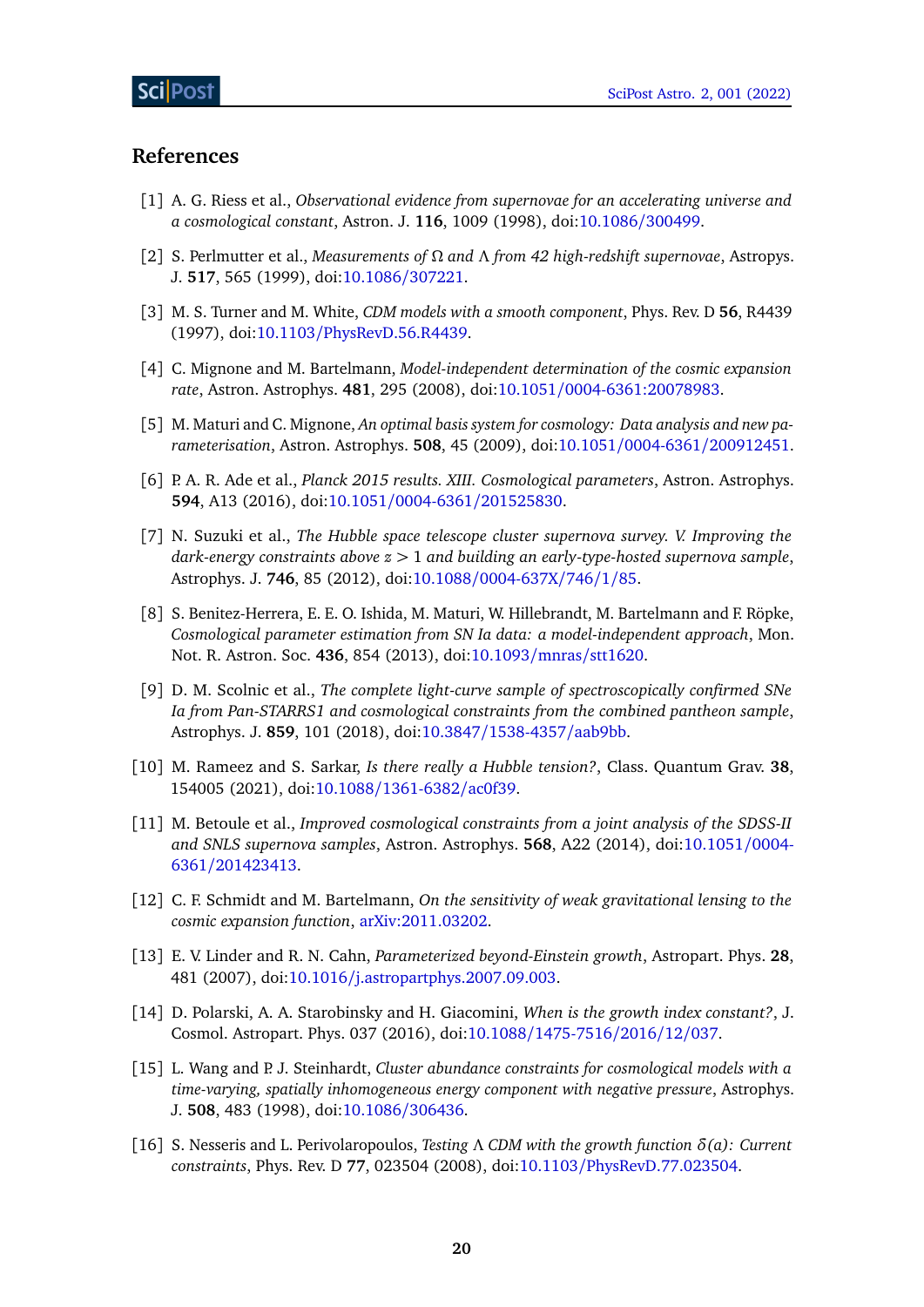- [17] M. Ishak, *The growth rate index of large scale structure as a probe of the cause of cosmic acceleration*, [Lecture notes](http://www.as.utexas.edu/texascosmo09/talks/tcn09_ishak.pdf) (2009).
- <span id="page-20-3"></span>[18] Y. Gong, M. Ishak and A. Wang, *Growth factor parametrization in curved space*, Phys. Rev. D **80**, 023002 (2009), doi:10.1103/[PhysRevD.80.023002.](https://doi.org/10.1103/PhysRevD.80.023002)
- <span id="page-20-2"></span>[19] E. V. Linder, *Cosmic growth history and expansion history*, Phys. Rev. D **72**, 043529 (2005), doi:10.1103/[PhysRevD.72.043529.](https://doi.org/10.1103/PhysRevD.72.043529)
- <span id="page-20-0"></span>[20] C. Di Porto, L. Amendola and E. Branchini, *Growth factor and galaxy bias from future redshift surveys: a study on parametrizations*, Mon. Not. R. Astron. Soc. **419**, 985 (2011), doi:10.1111/[j.1365-2966.2011.19755.x.](https://doi.org/10.1111/j.1365-2966.2011.19755.x)
- <span id="page-20-1"></span>[21] G. Dvali, G. Gabadadze and M. Porrati, *4D gravity on a brane in 5D Minkowski space*, Phys. Lett. B **485**, 208 (2000), doi:10.1016/[S0370-2693\(00\)00669-9.](https://doi.org/10.1016/S0370-2693(00)00669-9)
- <span id="page-20-4"></span>[22] R. Calderon, D. Felbacq, R. Gannouji, D. Polarski and A. A. Starobinsky, *Global properties of the growth index of matter inhomogeneities in the Universe*, Phys. Rev. D **100**, 083503 (2019), doi:10.1103/[PhysRevD.100.083503.](https://doi.org/10.1103/PhysRevD.100.083503)
- <span id="page-20-5"></span>[23] N. Suzuki et al., *The hubble space telescope cluster supernova survey. V. improving the dark-energy constraints above z >* 1 *and building an early-type-hosted supernova sample*, Astrophys. J. **746**, 85 (2012), doi:10.1088/[0004-637x](https://doi.org/10.1088/0004-637x/746/1/85)/746/1/85.
- <span id="page-20-6"></span>[24] C.-H. Chuang et al., *The clustering of galaxies in the SDSS-III baryon oscillation spectroscopic survey: single-probe measurements from CMASS anisotropic galaxy clustering*, Mon. Not. R. Astron. Soc. **461**, 3781 (2016), doi:10.1093/mnras/[stw1535.](https://doi.org/10.1093/mnras/stw1535)
- <span id="page-20-7"></span>[25] C.-H. Chuang et al., *The clustering of galaxies in the completed SDSS-III baryon oscillation spectroscopic survey: single-probe measurements from DR12 galaxy clustering – towards an accurate model*, Mon. Not. R. Astron. Soc. **471**, 2370 (2017), doi[:10.1093](https://doi.org/10.1093/mnras/stx1641)/mnras/stx1641.
- <span id="page-20-8"></span>[26] Y. Wang et al., *The clustering of galaxies in the completed SDSS-III baryon oscillation spectroscopic survey: tomographic BAO analysis of DR12 combined sample in configuration space*, Mon. Not. R. Astron. Soc. **469**, 3762 (2017), doi[:10.1093](https://doi.org/10.1093/mnras/stx1090)/mnras/stx1090.
- <span id="page-20-9"></span>[27] Y. Wang, G.-B. Zhao, C.-H. Chuang, M. Pellejero-Ibanez, C. Zhao, F.-S. Kitaura and S. Rodriguez-Torres, *The clustering of galaxies in the completed SDSS-III baryon oscillation spectroscopic survey: a tomographic analysis of structure growth and expansion rate from anisotropic galaxy clustering*, Mon. Not. R. Astron. Soc. **481**, 3160 (2018), doi[:10.1093](https://doi.org/10.1093/mnras/sty2449)/mnras/sty2449.
- <span id="page-20-10"></span>[28] G.-B. Zhao et al., *The clustering of galaxies in the completed SDSS-III baryon oscillation spectroscopic survey: tomographic BAO analysis of DR12 combined sample in Fourier space*, Mon. Not. R. Astron. Soc. **466**, 762 (2016), doi:10.1093/mnras/[stw3199.](https://doi.org/10.1093/mnras/stw3199)
- <span id="page-20-11"></span>[29] A. J. Cuesta et al., *The clustering of galaxies in the SDSS-III baryon oscillation spectroscopic survey: baryon acoustic oscillations in the correlation function of LOWZ and CMASS galaxies in data release 12*, Mon. Not. R. Astron. Soc. **457**, 1770 (2016), doi[:10.1093](https://doi.org/10.1093/mnras/stw066)/mnras/stw066.
- <span id="page-20-12"></span>[30] H. Gil-Marín et al., *The clustering of the SDSS-IV extended baryon oscillation spectroscopic survey DR14 quasar sample: structure growth rate measurement from the anisotropic quasar power spectrum in the redshift range* 0.8 *< z <* 2.2, Mon. Not. R. Astron. Soc. **477**, 1604 (2018), doi[:10.1093](https://doi.org/10.1093/mnras/sty453)/mnras/sty453.